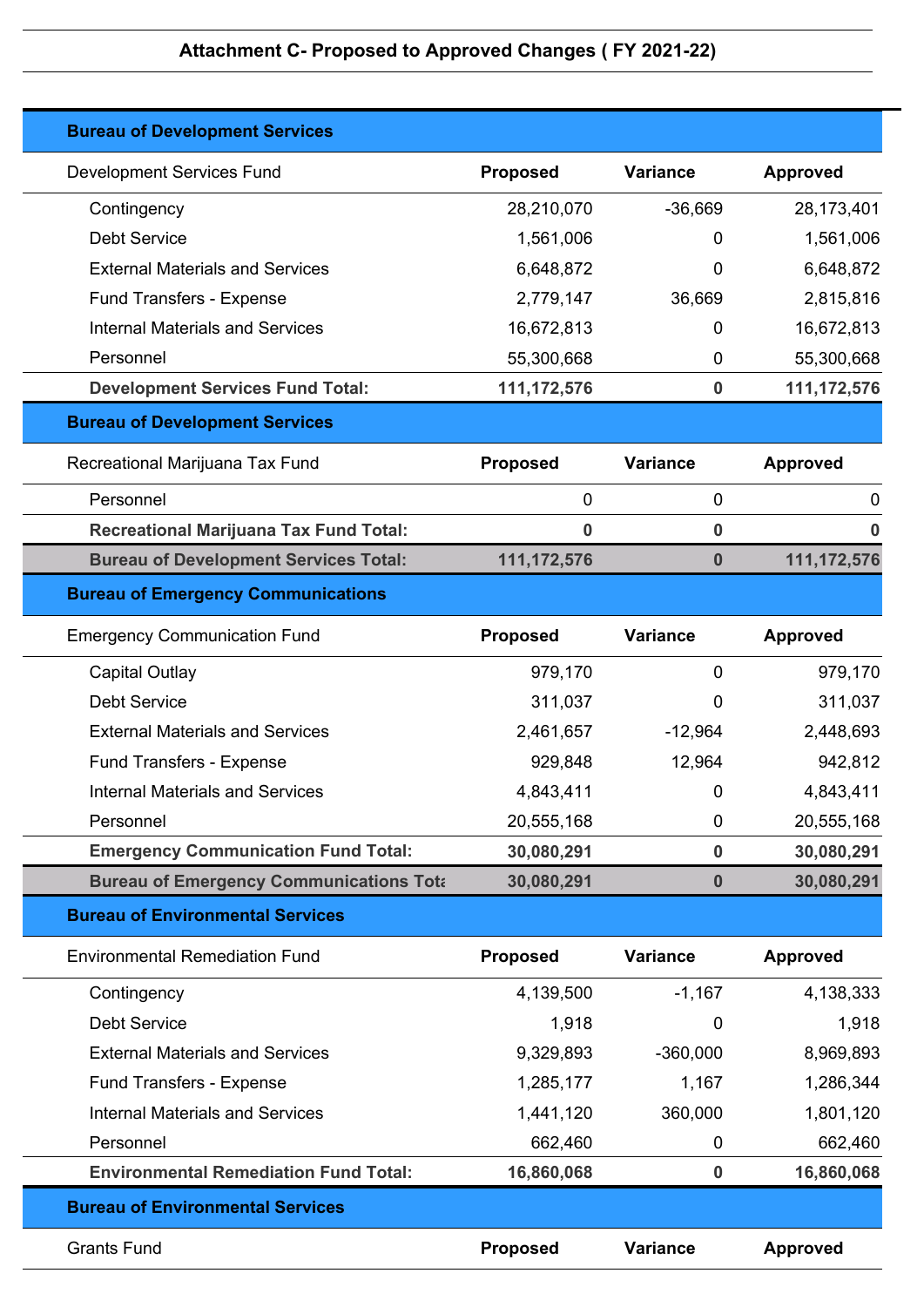| <b>External Materials and Services</b>                                   | 5,000           | 0                | 5,000           |
|--------------------------------------------------------------------------|-----------------|------------------|-----------------|
| <b>Grants Fund Total:</b>                                                | 5,000           | 0                | 5,000           |
| <b>Bureau of Environmental Services</b>                                  |                 |                  |                 |
| Sewer System Construction Fund                                           | Proposed        | <b>Variance</b>  | <b>Approved</b> |
| Contingency                                                              | 21,500,000      | $\mathbf 0$      | 21,500,000      |
| <b>External Materials and Services</b>                                   | 50,000          | 0                | 50,000          |
| Fund Transfers - Expense                                                 | 237,800,000     | 0                | 237,800,000     |
| <b>Sewer System Construction Fund Total:</b>                             | 259,350,000     | 0                | 259,350,000     |
| <b>Bureau of Environmental Services</b>                                  |                 |                  |                 |
| Sewer System Debt Redemption Fund                                        | <b>Proposed</b> | <b>Variance</b>  | <b>Approved</b> |
| <b>Debt Service</b>                                                      | 172,742,735     | 0                | 172,742,735     |
| <b>Debt Service Reserves</b>                                             | 41,250,000      | 0                | 41,250,000      |
| <b>Sewer System Debt Redemption Fund Total</b>                           | 213,992,735     | $\bf{0}$         | 213,992,735     |
| <b>Bureau of Environmental Services</b>                                  |                 |                  |                 |
| Sewer System Operating Fund                                              | <b>Proposed</b> | <b>Variance</b>  | <b>Approved</b> |
| Capital Outlay                                                           | 162,737,512     | $\mathbf 0$      | 162,737,512     |
| Contingency                                                              | 74,875,417      | $-93,870$        | 74,781,547      |
| <b>Debt Service</b>                                                      | 4,310,458       | 0                | 4,310,458       |
| <b>Debt Service Reserves</b>                                             | 180,000         | 0                | 180,000         |
| <b>External Materials and Services</b>                                   | 92,400,682      | 0                | 92,400,682      |
| <b>Fund Transfers - Expense</b>                                          | 233,433,468     | 93,870           | 233,527,338     |
| <b>Internal Materials and Services</b>                                   | 54,737,225      | 0                | 54,737,225      |
| Personnel                                                                | 91,298,758      | 0                | 91,298,758      |
| <b>Sewer System Operating Fund Total:</b>                                | 713,973,520     | $\bf{0}$         | 713,973,520     |
| <b>Bureau of Environmental Services</b>                                  |                 |                  |                 |
| Sewer System Rate Stabilization Fund                                     | <b>Proposed</b> | Variance         | <b>Approved</b> |
| Contingency                                                              | 92,600,000      | $\mathbf 0$      | 92,600,000      |
| <b>Fund Transfers - Expense</b>                                          | 20,000,000      | 0                | 20,000,000      |
| <b>Sewer System Rate Stabilization Fund Total</b>                        | 112,600,000     | $\bf{0}$         | 112,600,000     |
| <b>Bureau of Environmental Services Total:</b>                           | 1,316,781,323   | $\boldsymbol{0}$ | 1,316,781,323   |
| <b>Bureau of Fire &amp; Police Disability &amp;</b><br><b>Retirement</b> |                 |                  |                 |
| Fire & Police Disability & Retirement Fund                               | <b>Proposed</b> | Variance         | <b>Approved</b> |
| <b>Capital Outlay</b>                                                    | 75,000          |                  |                 |
|                                                                          |                 | $\mathbf 0$      | 75,000          |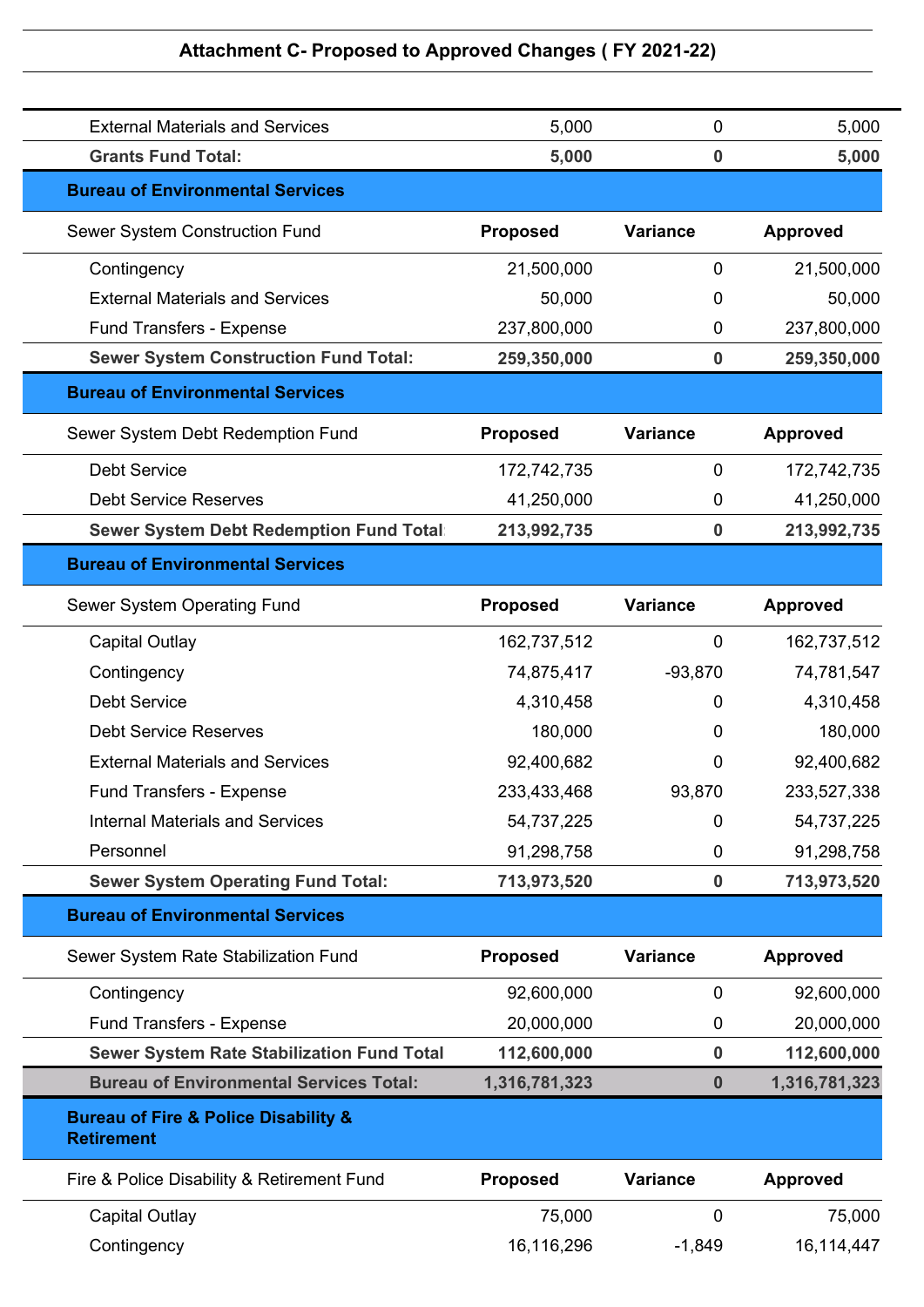| <b>Debt Service</b>                                                      | 60,886,741      | 0               | 60,886,741      |
|--------------------------------------------------------------------------|-----------------|-----------------|-----------------|
| <b>External Materials and Services</b>                                   | 149,567,950     | 0               | 149,567,950     |
| Fund Transfers - Expense                                                 | 884,844         | 1,849           | 886,693         |
| <b>Internal Materials and Services</b>                                   | 30,652,161      | 0               | 30,652,161      |
| Personnel                                                                | 2,665,674       | 0               | 2,665,674       |
| Fire & Police Disability & Retirement Fund T                             | 260,848,666     | $\mathbf 0$     | 260,848,666     |
| <b>Bureau of Fire &amp; Police Disability &amp;</b><br><b>Retirement</b> |                 |                 |                 |
| Fire & Police Disability & Retirement Res<br>Fund                        | <b>Proposed</b> | <b>Variance</b> | <b>Approved</b> |
| <b>Ending Fund Balance</b>                                               | 750,000         | $\mathbf 0$     | 750,000         |
| <b>Fund Transfers - Expense</b>                                          | 750,000         | 0               | 750,000         |
| Fire & Police Disability & Retirement Res Fu                             | 1,500,000       | $\mathbf 0$     | 1,500,000       |
| Bureau of Fire & Police Disability & Retirem                             | 262,348,666     | 0               | 262,348,666     |
| <b>Bureau of Planning &amp; Sustainability</b>                           |                 |                 |                 |
| <b>Community Solar Fund</b>                                              | <b>Proposed</b> | <b>Variance</b> | <b>Approved</b> |
| <b>Ending Fund Balance</b>                                               | 97,200          | 0               | 97,200          |
| <b>Community Solar Fund Total:</b>                                       | 97,200          | 0               | 97,200          |
| <b>Bureau of Planning &amp; Sustainability</b>                           |                 |                 |                 |
| <b>General Fund</b>                                                      | <b>Proposed</b> | <b>Variance</b> | <b>Approved</b> |
| <b>External Materials and Services</b>                                   | 1,071,739       | 750,000         | 1,821,739       |
| <b>Internal Materials and Services</b>                                   | 567,988         | $\mathbf 0$     | 567,988         |
| Personnel                                                                | 8,992,957       | 150,000         | 9,142,957       |
| <b>General Fund Total:</b>                                               | 10,632,684      | 900,000         | 11,532,684      |
| <b>Bureau of Planning &amp; Sustainability</b>                           |                 |                 |                 |
| <b>Grants Fund</b>                                                       | <b>Proposed</b> | <b>Variance</b> | <b>Approved</b> |
| <b>External Materials and Services</b>                                   | 240,500         | 0               | 240,500         |
| Personnel                                                                | 998,947         | 0               | 998,947         |
| <b>Grants Fund Total:</b>                                                | 1,239,447       | 0               | 1,239,447       |
| <b>Bureau of Planning &amp; Sustainability</b>                           |                 |                 |                 |
|                                                                          |                 |                 |                 |
| PDX Clean Energy Community Benefits<br>Fund                              | <b>Proposed</b> | <b>Variance</b> | <b>Approved</b> |
| Contingency                                                              | 42,143          | 0               | 42,143          |
| <b>Ending Fund Balance</b>                                               | 96,281,970      | 0               | 96,281,970      |
| <b>External Materials and Services</b>                                   | 61,286,000      | 0               | 61,286,000      |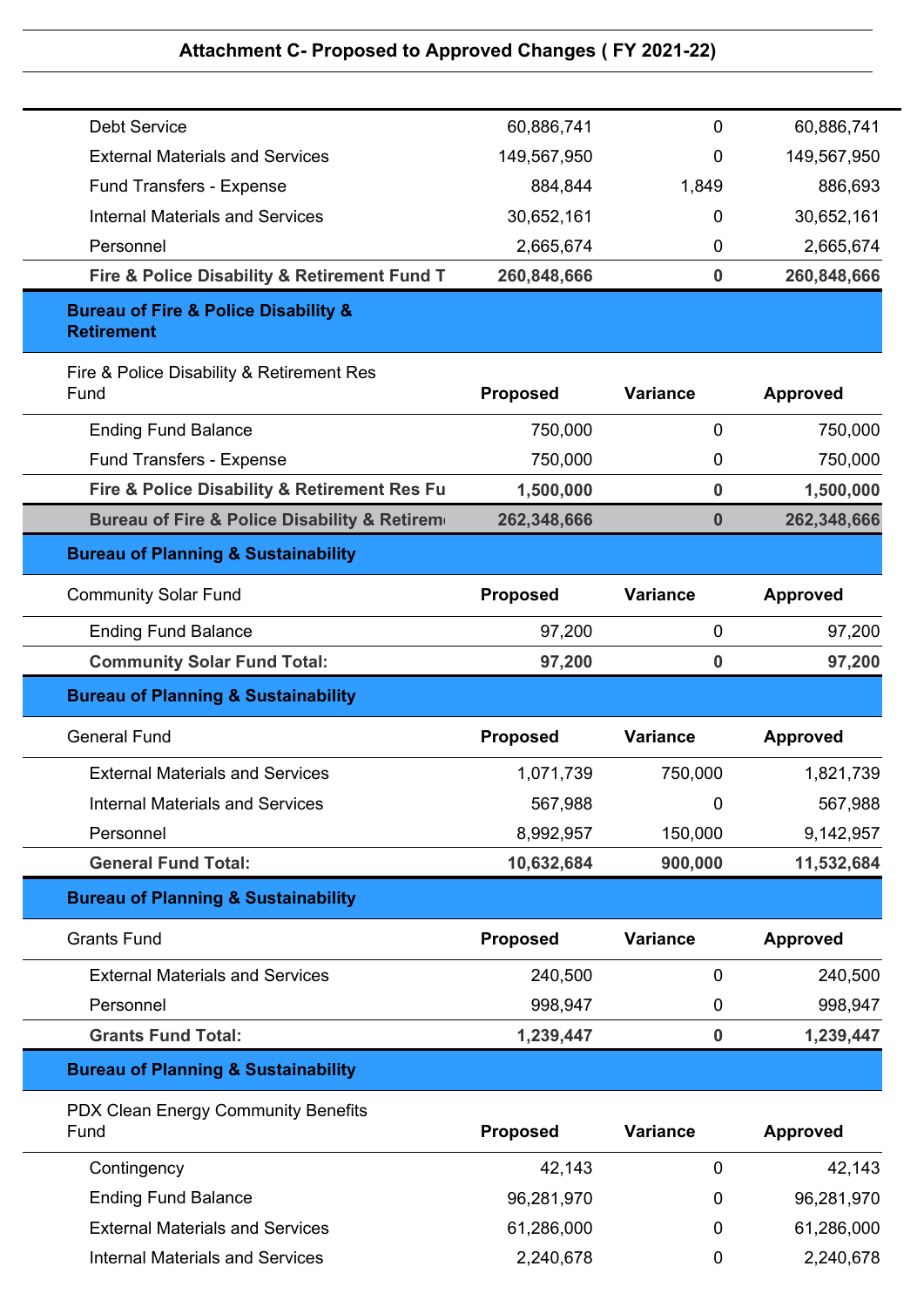| Personnel                                             | 1,620,898       | $\mathbf 0$      | 1,620,898       |
|-------------------------------------------------------|-----------------|------------------|-----------------|
| <b>PDX Clean Energy Community Benefits Fun</b>        | 161,471,689     | $\bf{0}$         | 161,471,689     |
| <b>Bureau of Planning &amp; Sustainability</b>        |                 |                  |                 |
| Solid Waste Management Fund                           | <b>Proposed</b> | <b>Variance</b>  | <b>Approved</b> |
| Contingency                                           | 67,182          | $-2,357$         | 64,825          |
| <b>Debt Service</b>                                   | 83,092          | 0                | 83,092          |
| <b>Ending Fund Balance</b>                            | 4,498,997       | 0                | 4,498,997       |
| <b>External Materials and Services</b>                | 3,243,866       | 0                | 3,243,866       |
| Fund Transfers - Expense                              | 1,199,011       | 2,357            | 1,201,368       |
| <b>Internal Materials and Services</b>                | 1,816,995       | 0                | 1,816,995       |
| Personnel                                             | 2,650,053       | $\mathbf 0$      | 2,650,053       |
| <b>Solid Waste Management Fund Total:</b>             | 13,559,196      | $\bf{0}$         | 13,559,196      |
| <b>Bureau of Planning &amp; Sustainability Total:</b> | 187,000,216     | 900,000          | 187,900,216     |
| <b>City Budget Office</b>                             |                 |                  |                 |
| <b>General Fund</b>                                   | <b>Proposed</b> | <b>Variance</b>  | <b>Approved</b> |
| <b>External Materials and Services</b>                | 428,321         | $\mathbf 0$      | 428,321         |
| <b>Internal Materials and Services</b>                | 409,529         | $\mathbf 0$      | 409,529         |
| Personnel                                             | 2,538,904       | 0                | 2,538,904       |
| <b>General Fund Total:</b>                            | 3,376,754       | $\mathbf 0$      | 3,376,754       |
| <b>City Budget Office</b>                             |                 |                  |                 |
| Recreational Marijuana Tax Fund                       | <b>Proposed</b> | <b>Variance</b>  | <b>Approved</b> |
| Personnel                                             | 25,000          | 0                | 25,000          |
| <b>Recreational Marijuana Tax Fund Total:</b>         | 25,000          | $\bf{0}$         | 25,000          |
| <b>City Budget Office Total:</b>                      | 3,401,754       | $\bf{0}$         | 3,401,754       |
| <b>Commissioner of Public Affairs</b>                 |                 |                  |                 |
| <b>General Fund</b>                                   | <b>Proposed</b> | <b>Variance</b>  | <b>Approved</b> |
| <b>External Materials and Services</b>                | 24,069          | $\mathbf 0$      | 24,069          |
| <b>Internal Materials and Services</b>                | 276,746         | 0                | 276,746         |
| Personnel                                             | 1,048,708       | $\mathbf 0$      | 1,048,708       |
| <b>General Fund Total:</b>                            | 1,349,523       | $\mathbf 0$      | 1,349,523       |
| <b>Commissioner of Public Affairs Total:</b>          | 1,349,523       | $\boldsymbol{0}$ | 1,349,523       |
| <b>Commissioner of Public Safety</b>                  |                 |                  |                 |
| <b>General Fund</b>                                   | <b>Proposed</b> | <b>Variance</b>  | <b>Approved</b> |
| <b>External Materials and Services</b>                | 19,490          | $\mathbf 0$      | 19,490          |
| <b>Internal Materials and Services</b>                | 284,317         | $\mathbf 0$      | 284,317         |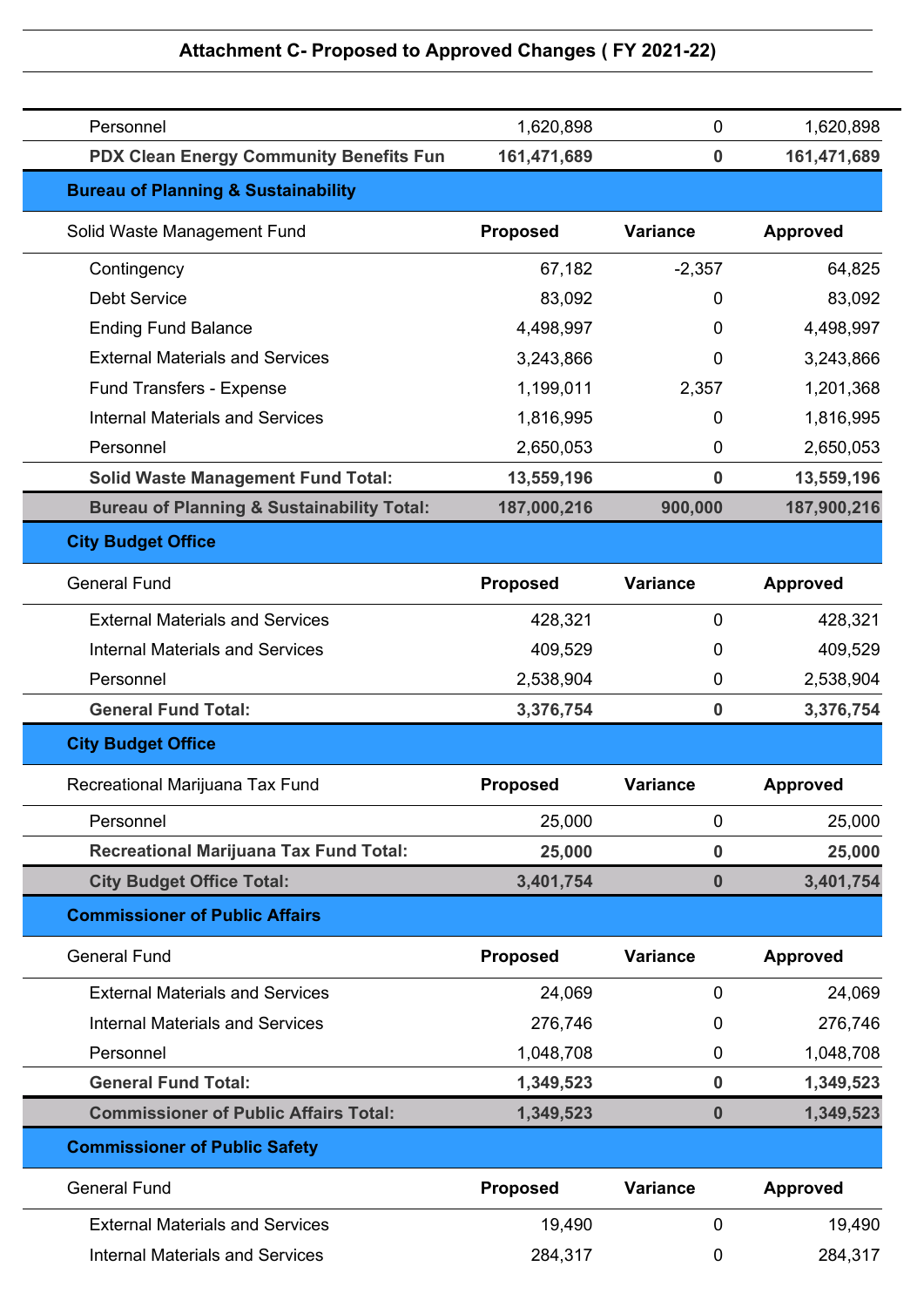| Personnel                                            | 1,045,716       | $\mathbf 0$      | 1,045,716       |
|------------------------------------------------------|-----------------|------------------|-----------------|
| <b>General Fund Total:</b>                           | 1,349,523       | $\bf{0}$         | 1,349,523       |
| <b>Commissioner of Public Safety Total:</b>          | 1,349,523       | $\bf{0}$         | 1,349,523       |
| <b>Commissioner of Public Utilities</b>              |                 |                  |                 |
| <b>General Fund</b>                                  | <b>Proposed</b> | Variance         | <b>Approved</b> |
| <b>External Materials and Services</b>               | 39,455          | 0                | 39,455          |
| <b>Internal Materials and Services</b>               | 270,910         | 0                | 270,910         |
| Personnel                                            | 1,039,158       | 30,000           | 1,069,158       |
| <b>General Fund Total:</b>                           | 1,349,523       | 30,000           | 1,379,523       |
| <b>Commissioner of Public Utilities Total:</b>       | 1,349,523       | 30,000           | 1,379,523       |
| <b>Commissioner of Public Works</b>                  |                 |                  |                 |
| <b>General Fund</b>                                  | <b>Proposed</b> | <b>Variance</b>  | <b>Approved</b> |
| <b>External Materials and Services</b>               | 85,105          | $\mathbf 0$      | 85,105          |
| <b>Internal Materials and Services</b>               | 272,302         | 0                | 272,302         |
| Personnel                                            | 992,116         | $\mathbf 0$      | 992,116         |
| <b>General Fund Total:</b>                           | 1,349,523       | $\bf{0}$         | 1,349,523       |
| <b>Commissioner of Public Works Total:</b>           | 1,349,523       | $\bf{0}$         | 1,349,523       |
| <b>Fund &amp; Debt Management</b>                    |                 |                  |                 |
| 82nd Ave/Division NPI Debt Service Fund              | Proposed        | <b>Variance</b>  | <b>Approved</b> |
| <b>External Materials and Services</b>               | 100,500         | $\mathbf 0$      | 100,500         |
| 82nd Ave/Division NPI Debt Service Fund To           | 100,500         | $\bf{0}$         | 100,500         |
| <b>Fund &amp; Debt Management</b>                    |                 |                  |                 |
| Bonded Debt Interest and Sinking Fund                | <b>Proposed</b> | <b>Variance</b>  | <b>Approved</b> |
| <b>Debt Service</b>                                  | 27,090,147      | $\mathbf 0$      | 27,090,147      |
| <b>Ending Fund Balance</b>                           | 300,000         | $\mathbf 0$      | 300,000         |
| <b>Bonded Debt Interest and Sinking Fund Tota</b>    | 27,390,147      | $\boldsymbol{0}$ | 27,390,147      |
| <b>Fund &amp; Debt Management</b>                    |                 |                  |                 |
|                                                      |                 |                  |                 |
|                                                      |                 |                  |                 |
| Central Eastside Ind. District Debt Service<br>Fund  | <b>Proposed</b> | <b>Variance</b>  | <b>Approved</b> |
| <b>Debt Service</b>                                  | 10,885,237      | $\mathbf 0$      | 10,885,237      |
| <b>Debt Service Reserves</b>                         | 2,405,863       | $\mathbf 0$      | 2,405,863       |
| <b>Central Eastside Ind. District Debt Service F</b> | 13,291,100      | $\boldsymbol{0}$ | 13,291,100      |
| <b>Fund &amp; Debt Management</b>                    |                 |                  |                 |
| <b>Citywide Obligations Reserve Fund</b>             | <b>Proposed</b> | <b>Variance</b>  | <b>Approved</b> |
| Contingency                                          | 1,012,289       | 0                | 1,012,289       |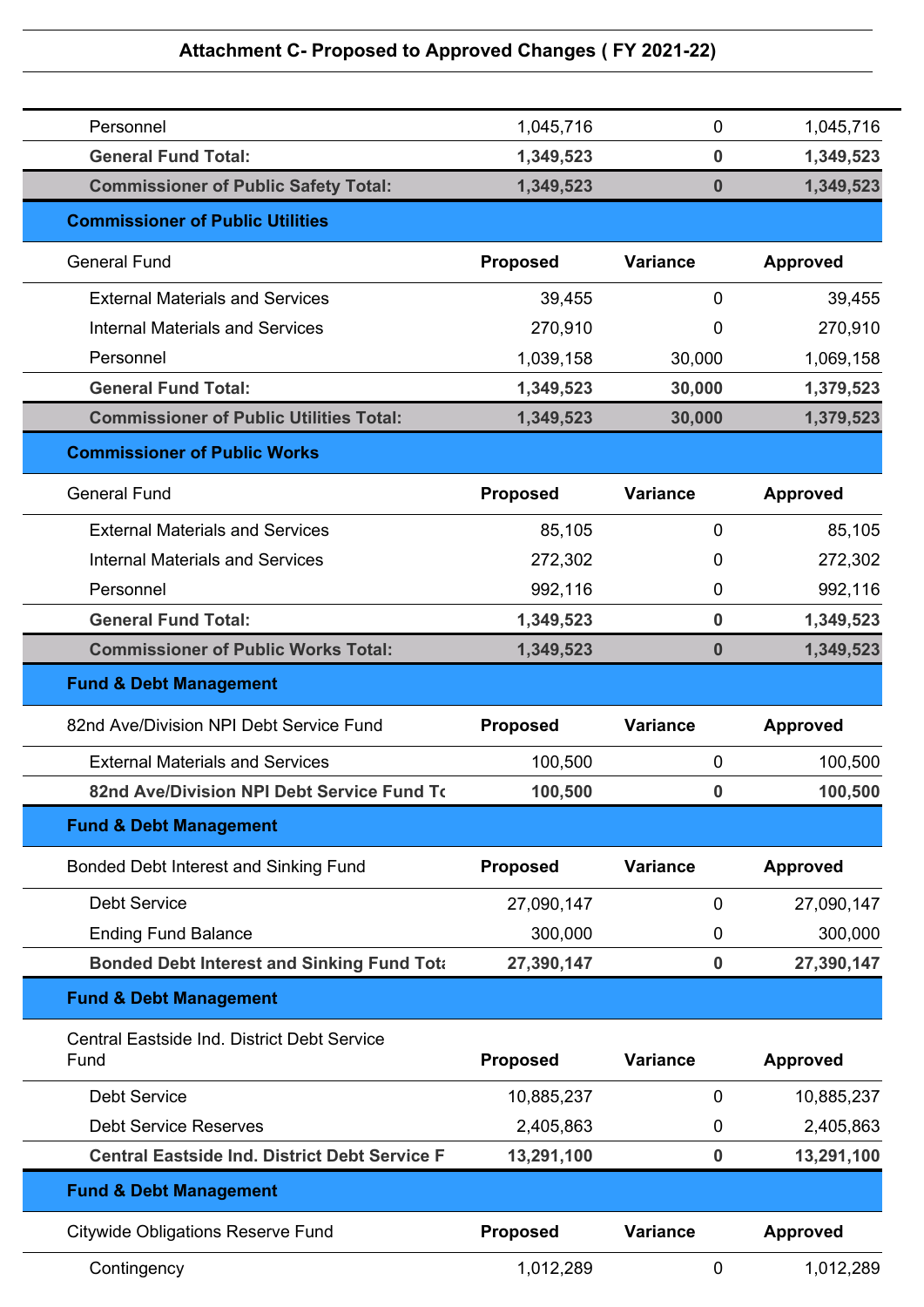| Fund Transfers - Expense                             | 4,390,000       | 0                | 4,390,000       |
|------------------------------------------------------|-----------------|------------------|-----------------|
| <b>Citywide Obligations Reserve Fund Total:</b>      | 5,402,289       | $\boldsymbol{0}$ | 5,402,289       |
| <b>Fund &amp; Debt Management</b>                    |                 |                  |                 |
| <b>Convention Center Area Debt Service Fund</b>      | <b>Proposed</b> | <b>Variance</b>  | <b>Approved</b> |
| <b>Debt Service</b>                                  | 18,850,791      | 0                | 18,850,791      |
| <b>Debt Service Reserves</b>                         | 2,190,523       | 0                | 2,190,523       |
| <b>Convention Center Area Debt Service Fund</b>      | 21,041,314      | $\bf{0}$         | 21,041,314      |
| <b>Fund &amp; Debt Management</b>                    |                 |                  |                 |
| Fire & Police Supplemental Retirement Res<br>Fund    | <b>Proposed</b> | <b>Variance</b>  | <b>Approved</b> |
| Contingency                                          | 2,000           | 0                | 2,000           |
| <b>Ending Fund Balance</b>                           | 7,000           | 0                | 7,000           |
| <b>External Materials and Services</b>               | 12,000          | 0                | 12,000          |
| <b>Fire &amp; Police Supplemental Retirement Res</b> | 21,000          | 0                | 21,000          |
| <b>Fund &amp; Debt Management</b>                    |                 |                  |                 |
| Gateway URA Debt Redemption Fund                     | <b>Proposed</b> | <b>Variance</b>  | <b>Approved</b> |
| <b>Debt Service</b>                                  | 19,036,000      | 0                | 19,036,000      |
| <b>Debt Service Reserves</b>                         | 3,150,000       | 0                | 3,150,000       |
| <b>Gateway URA Debt Redemption Fund Total:</b>       | 22,186,000      | 0                | 22,186,000      |
| <b>Fund &amp; Debt Management</b>                    |                 |                  |                 |
| <b>General Fund</b>                                  | <b>Proposed</b> | <b>Variance</b>  | <b>Approved</b> |
| Contingency                                          | 16,547,438      | $-871,607$       | 15,675,831      |
| <b>Debt Service</b>                                  | 13,012,339      | 0                | 13,012,339      |
| Fund Transfers - Expense                             | 48,802,578      | 0                | 48,802,578      |
| <b>General Fund Total:</b>                           | 78,362,355      | $-871,607$       | 77,490,748      |
| <b>Fund &amp; Debt Management</b>                    |                 |                  |                 |
| <b>General Reserve Fund</b>                          | <b>Proposed</b> | <b>Variance</b>  | <b>Approved</b> |
| Contingency                                          | 74,723,583      | $\mathbf 0$      | 74,723,583      |
| Fund Transfers - Expense                             | 827,169         | 0                | 827,169         |
| <b>General Reserve Fund Total:</b>                   | 75,550,752      | $\boldsymbol{0}$ | 75,550,752      |
| <b>Fund &amp; Debt Management</b>                    |                 |                  |                 |
| Governmental Bond Redemption Fund                    | <b>Proposed</b> | <b>Variance</b>  | <b>Approved</b> |
| <b>Debt Service</b>                                  | 11,162,500      | $\pmb{0}$        | 11,162,500      |
| <b>Governmental Bond Redemption Fund Total</b>       | 11,162,500      | $\bf{0}$         | 11,162,500      |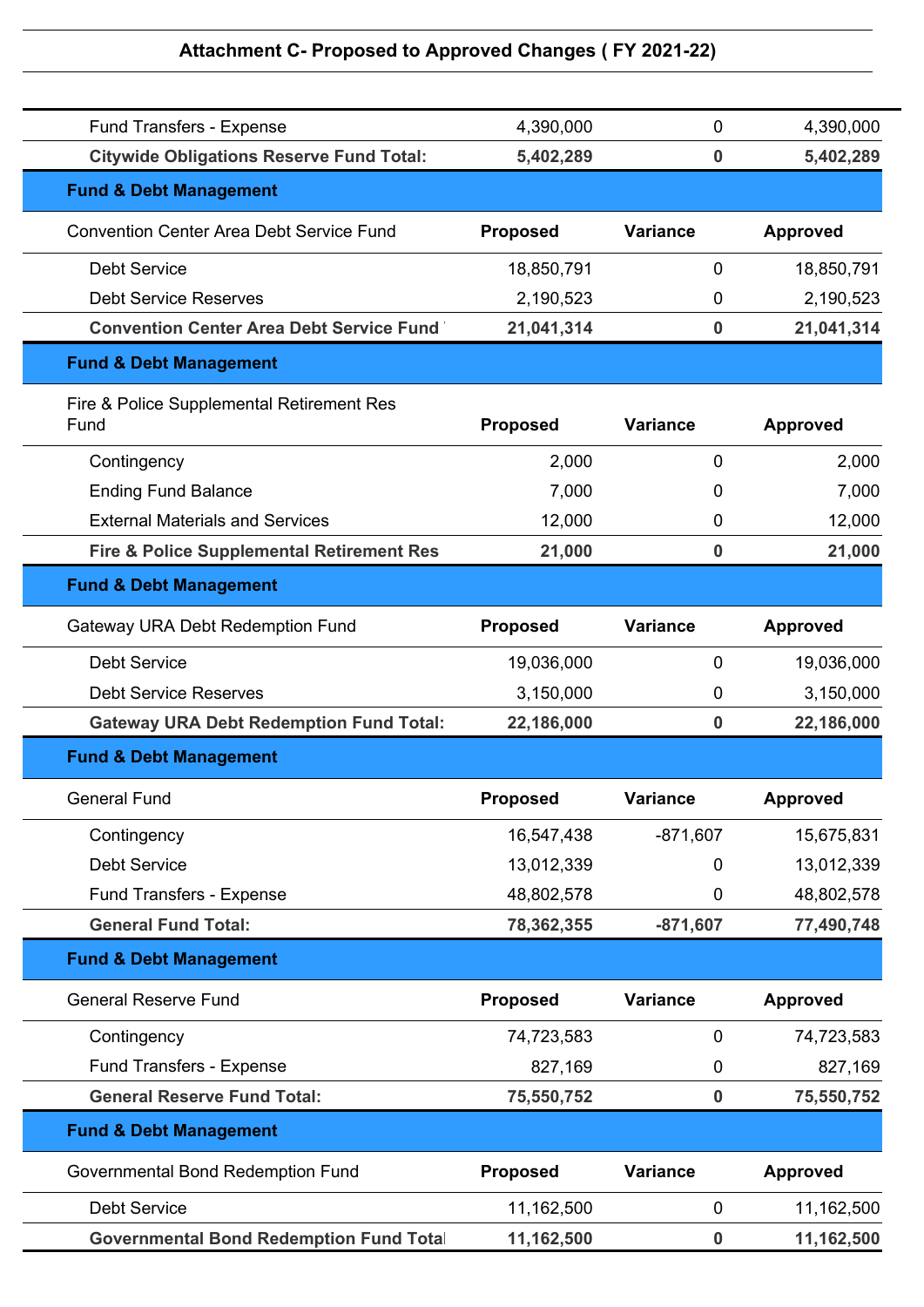| <b>Fund &amp; Debt Management</b>                   |                 |                  |                 |
|-----------------------------------------------------|-----------------|------------------|-----------------|
| Interstate Corridor Debt Service Fund               | <b>Proposed</b> | <b>Variance</b>  | <b>Approved</b> |
| <b>Debt Service</b>                                 | 40,558,615      | 0                | 40,558,615      |
| <b>Debt Service Reserves</b>                        | 3,121,385       | 0                | 3,121,385       |
| <b>Interstate Corridor Debt Service Fund Total:</b> | 43,680,000      | $\bf{0}$         | 43,680,000      |
| <b>Fund &amp; Debt Management</b>                   |                 |                  |                 |
| Lents Town Center URA Debt Redemption               |                 |                  |                 |
| Fund                                                | <b>Proposed</b> | <b>Variance</b>  | <b>Approved</b> |
| <b>Debt Service</b>                                 | 21,405,408      | 0                | 21,405,408      |
| <b>Debt Service Reserves</b>                        | 667,000         | 0                | 667,000         |
| <b>External Materials and Services</b>              | 3,032,592       | 0                | 3,032,592       |
| <b>Lents Town Center URA Debt Redemption F</b>      | 25,105,000      | 0                | 25,105,000      |
| <b>Fund &amp; Debt Management</b>                   |                 |                  |                 |
| North Macadam URA Debt Redemption                   |                 |                  |                 |
| Fund                                                | <b>Proposed</b> | <b>Variance</b>  | <b>Approved</b> |
| <b>Debt Service</b>                                 | 21,962,565      | 0                | 21,962,565      |
| <b>Debt Service Reserves</b>                        | 1,586,785       | 0                | 1,586,785       |
| <b>External Materials and Services</b>              | 4,965,650       | 0                | 4,965,650       |
| North Macadam URA Debt Redemption Fund              | 28,515,000      | 0                | 28,515,000      |
| <b>Fund &amp; Debt Management</b>                   |                 |                  |                 |
| Pension Debt Redemption Fund                        | <b>Proposed</b> | <b>Variance</b>  | <b>Approved</b> |
| <b>Debt Service</b>                                 | 6,337,186       | 0                | 6,337,186       |
| <b>Debt Service Reserves</b>                        | 985,000         | 0                | 985,000         |
| <b>Pension Debt Redemption Fund Total:</b>          | 7,322,186       | 0                | 7,322,186       |
| <b>Fund &amp; Debt Management</b>                   |                 |                  |                 |
| Recreational Marijuana Tax Fund                     | <b>Proposed</b> | <b>Variance</b>  | <b>Approved</b> |
| Contingency                                         | 3,784,110       | $-3,000,000$     | 784,110         |
| <b>Recreational Marijuana Tax Fund Total:</b>       | 3,784,110       | $-3,000,000$     | 784,110         |
| <b>Fund &amp; Debt Management</b>                   |                 |                  |                 |
| River District URA Debt Redemption Fund             | <b>Proposed</b> | <b>Variance</b>  | <b>Approved</b> |
| <b>Debt Service</b>                                 | 37,308,858      | 0                | 37,308,858      |
| <b>Debt Service Reserves</b>                        | 475,947         | 0                | 475,947         |
| Fund Transfers - Expense                            | 6,530,195       | 0                | 6,530,195       |
| <b>River District URA Debt Redemption Fund T</b>    | 44,315,000      | $\boldsymbol{0}$ | 44,315,000      |
| <b>Fund &amp; Debt Management</b>                   |                 |                  |                 |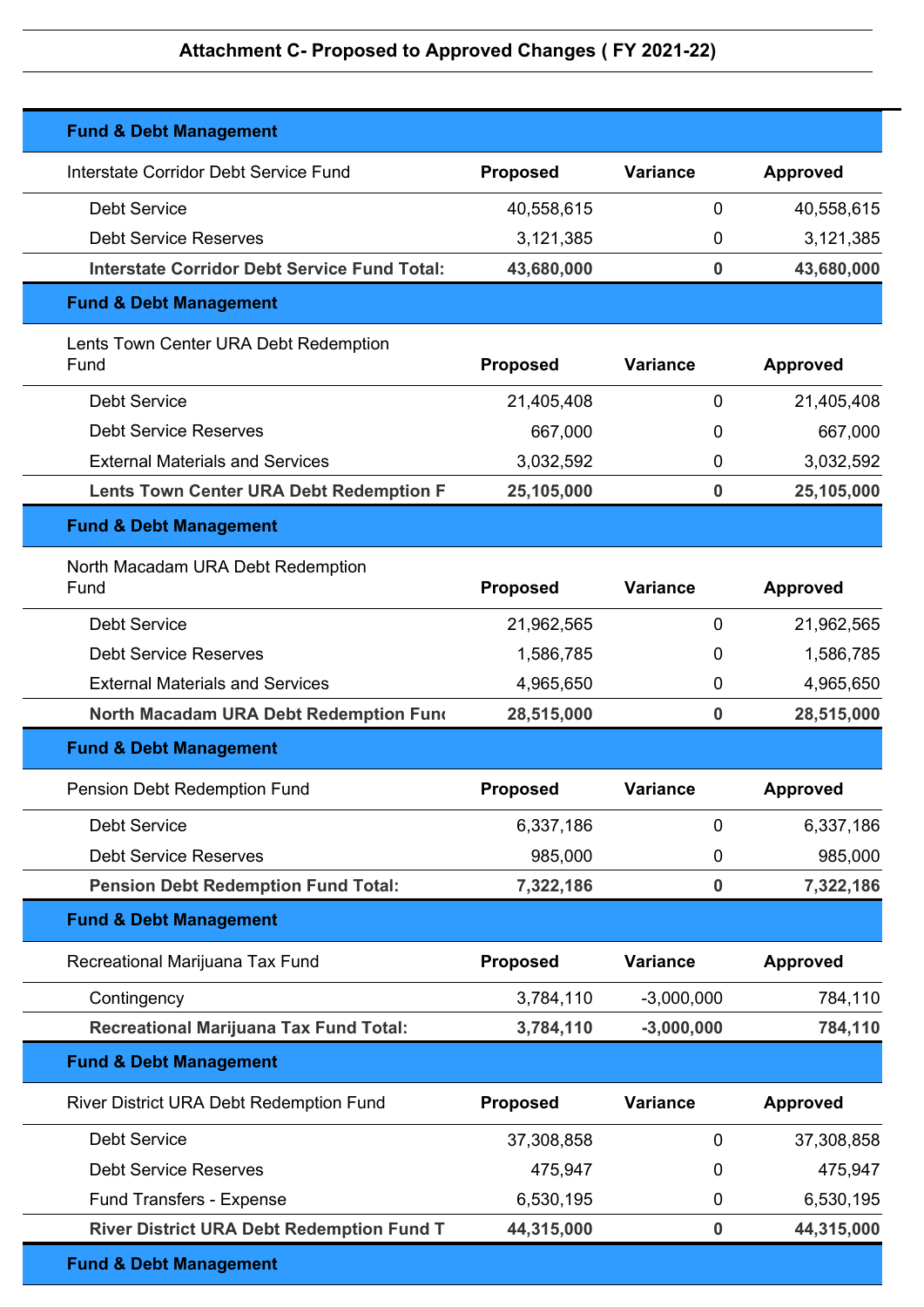| Rosewood NPI Debt Service Fund                    | <b>Proposed</b> | <b>Variance</b>  | <b>Approved</b> |
|---------------------------------------------------|-----------------|------------------|-----------------|
| <b>External Materials and Services</b>            | 67,760          | 0                | 67,760          |
| <b>Rosewood NPI Debt Service Fund Total:</b>      | 67,760          | 0                | 67,760          |
| <b>Fund &amp; Debt Management</b>                 |                 |                  |                 |
| South Park Blocks Redemption Fund                 | <b>Proposed</b> | <b>Variance</b>  | <b>Approved</b> |
| <b>Debt Service</b>                               | 5,102,250       | 0                | 5,102,250       |
| <b>Debt Service Reserves</b>                      | 3,110,000       | 0                | 3,110,000       |
| <b>South Park Blocks Redemption Fund Total:</b>   | 8,212,250       | 0                | 8,212,250       |
| <b>Fund &amp; Debt Management</b>                 |                 |                  |                 |
| Special Finance and Resource Fund                 | <b>Proposed</b> | <b>Variance</b>  | <b>Approved</b> |
| <b>Debt Service</b>                               | 563,000         | 0                | 563,000         |
| <b>Ending Fund Balance</b>                        | 6,530,195       | 0                | 6,530,195       |
| <b>External Materials and Services</b>            | 102,132,000     | 0                | 102,132,000     |
| <b>Special Finance and Resource Fund Total:</b>   | 109,225,195     | 0                | 109,225,195     |
| <b>Fund &amp; Debt Management</b>                 |                 |                  |                 |
| Special Projects Debt Service Fund                | <b>Proposed</b> | Variance         | <b>Approved</b> |
| <b>Debt Service</b>                               | 6,652,224       | 0                | 6,652,224       |
| <b>Debt Service Reserves</b>                      | 27,567          | 0                | 27,567          |
| <b>Special Projects Debt Service Fund Total:</b>  | 6,679,791       | 0                | 6,679,791       |
| <b>Fund &amp; Debt Management</b>                 |                 |                  |                 |
| Waterfront Renewal Bond Sinking Fund              | <b>Proposed</b> | Variance         | <b>Approved</b> |
| Debt Service                                      | 6,949,440       | $\mathbf 0$      | 6,949,440       |
| <b>Debt Service Reserves</b>                      | 8,294,353       | 0                | 8,294,353       |
| <b>Waterfront Renewal Bond Sinking Fund Total</b> | 15,243,793      | $\bf{0}$         | 15,243,793      |
| <b>Fund &amp; Debt Management Total:</b>          | 546,658,042     | $-3,871,607$     | 542,786,435     |
| <b>Office for Community Technology</b>            |                 |                  |                 |
| <b>General Fund</b>                               | <b>Proposed</b> | Variance         | <b>Approved</b> |
| <b>External Materials and Services</b>            | 1,919,322       | $-1$             | 1,919,321       |
| <b>Internal Materials and Services</b>            | 201,596         | 0                | 201,596         |
| Personnel                                         | 1,623,983       | 1                | 1,623,984       |
| <b>General Fund Total:</b>                        | 3,744,901       | $\bf{0}$         | 3,744,901       |
| <b>Office for Community Technology Total:</b>     | 3,744,901       | $\boldsymbol{0}$ | 3,744,901       |
| <b>Office of Community and Civic Life</b>         |                 |                  |                 |
| <b>Cannabis Licensing Fund</b>                    | <b>Proposed</b> | <b>Variance</b>  | <b>Approved</b> |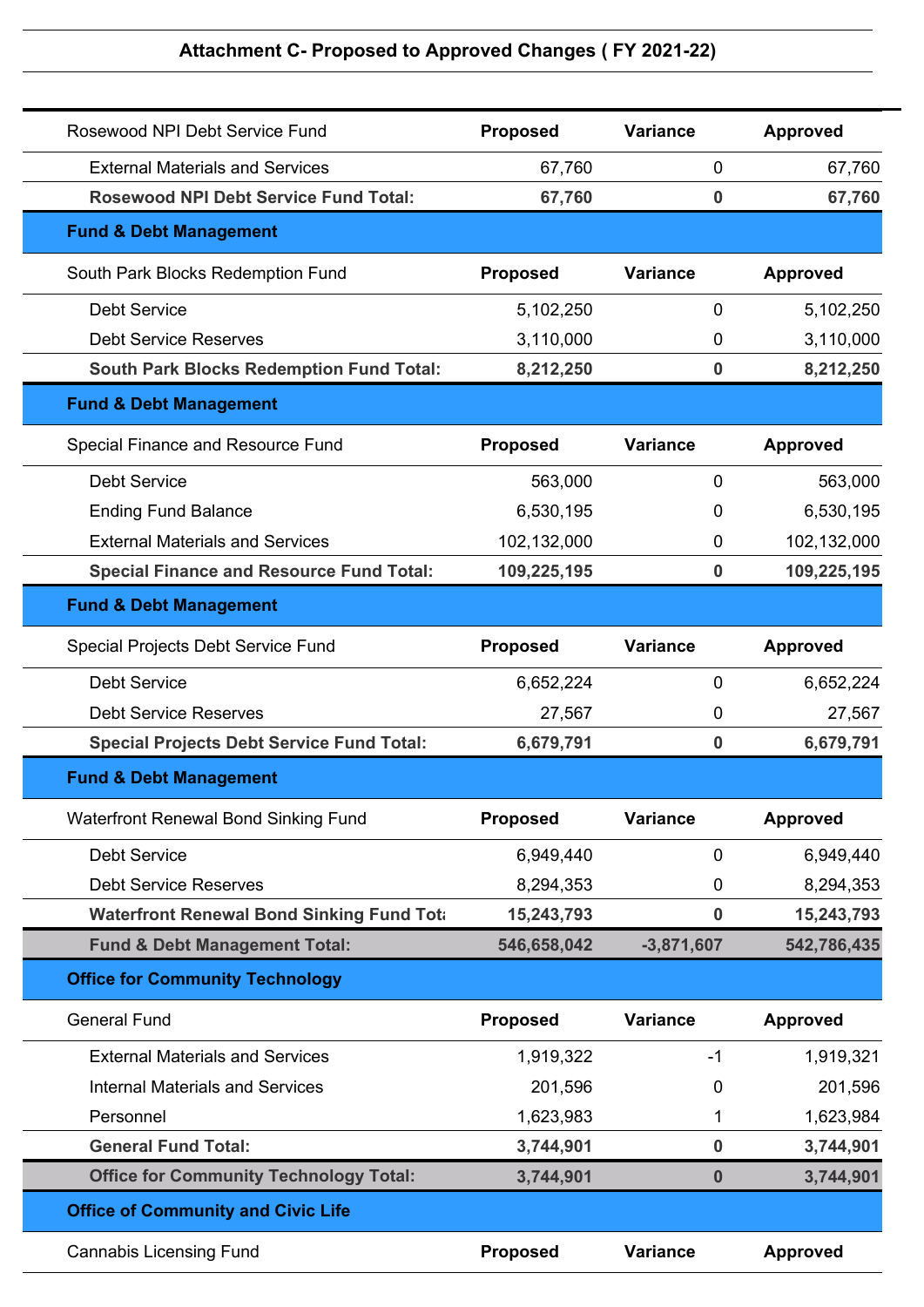| Contingency                                      | 300,000         | $-422$          | 299,578         |
|--------------------------------------------------|-----------------|-----------------|-----------------|
| <b>External Materials and Services</b>           | 111,198         | $\mathbf 0$     | 111,198         |
| Fund Transfers - Expense                         | 32,026          | 422             | 32,448          |
| <b>Internal Materials and Services</b>           | 242,653         | $\Omega$        | 242,653         |
| Personnel                                        | 1,187,955       | 0               | 1,187,955       |
| <b>Cannabis Licensing Fund Total:</b>            | 1,873,832       | $\mathbf 0$     | 1,873,832       |
| <b>Office of Community and Civic Life</b>        |                 |                 |                 |
| <b>General Fund</b>                              | <b>Proposed</b> | Variance        | <b>Approved</b> |
| <b>External Materials and Services</b>           | 8,265,417       | 368,821         | 8,634,238       |
| <b>Internal Materials and Services</b>           | 947,894         | 0               | 947,894         |
| Personnel                                        | 5,633,436       | 0               | 5,633,436       |
| <b>General Fund Total:</b>                       | 14,846,747      | 368,821         | 15,215,568      |
| <b>Office of Community and Civic Life</b>        |                 |                 |                 |
| Recreational Marijuana Tax Fund                  | <b>Proposed</b> | <b>Variance</b> | <b>Approved</b> |
| <b>External Materials and Services</b>           | 4,887,000       | 1,330,000       | 6,217,000       |
| <b>Recreational Marijuana Tax Fund Total:</b>    | 4,887,000       | 1,330,000       | 6,217,000       |
| <b>Office of Community and Civic Life Total:</b> | 21,607,579      | 1,698,821       | 23,306,400      |
| <b>Office of Equity &amp; Human Rights</b>       |                 |                 |                 |
| <b>General Fund</b>                              | <b>Proposed</b> | <b>Variance</b> | <b>Approved</b> |
|                                                  |                 |                 |                 |
| <b>External Materials and Services</b>           | 487,416         | 50,000          | 537,416         |
| <b>Internal Materials and Services</b>           | 269,457         | 0               | 269,457         |
| Personnel                                        | 2,680,890       | 0               | 2,680,890       |

### **Office of Equity & Human Rights**

| Grants Fund                                       | <b>Proposed</b> | Variance | <b>Approved</b> |
|---------------------------------------------------|-----------------|----------|-----------------|
| <b>External Materials and Services</b>            | 15,000          | 0        | 15,000          |
| Personnel                                         | 119,721         | 0        | 119,721         |
| <b>Grants Fund Total:</b>                         | 134,721         |          | 134,721         |
| <b>Office of Equity &amp; Human Rights Total:</b> | 3,572,484       | 50,000   | 3,622,484       |
|                                                   |                 |          |                 |

#### **Office of Government Relations**

| General Fund                           | <b>Proposed</b> | Variance | <b>Approved</b> |
|----------------------------------------|-----------------|----------|-----------------|
| <b>External Materials and Services</b> | 459,861         | 0        | 459,861         |
| Internal Materials and Services        | 276,081         | 0        | 276,081         |
| Personnel                              | 1,831,737       | 0        | 1,831,737       |
| <b>General Fund Total:</b>             | 2,567,679       |          | 2,567,679       |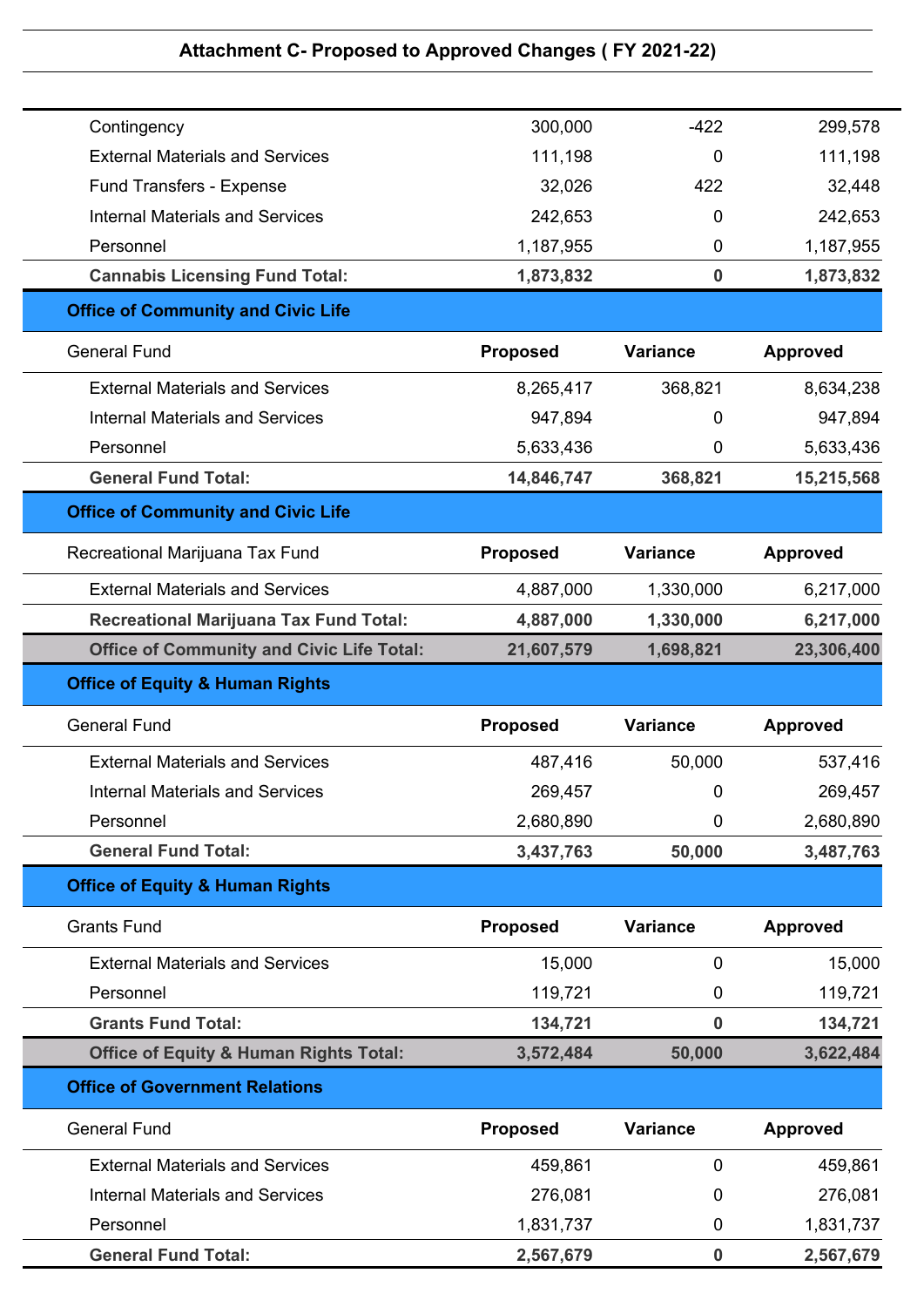| <b>Office of Government Relations</b>             |                 |                  |                 |
|---------------------------------------------------|-----------------|------------------|-----------------|
| <b>Grants Fund</b>                                | <b>Proposed</b> | <b>Variance</b>  | <b>Approved</b> |
| <b>External Materials and Services</b>            | 30,000          | 0                | 30,000          |
| Personnel                                         | 331,912         | 0                | 331,912         |
| <b>Grants Fund Total:</b>                         | 361,912         | $\bf{0}$         | 361,912         |
| <b>Office of Government Relations Total:</b>      | 2,929,591       | 0                | 2,929,591       |
| <b>Office of Management &amp; Finance</b>         |                 |                  |                 |
| <b>Arts Education &amp; Access Fund</b>           | <b>Proposed</b> | <b>Variance</b>  | <b>Approved</b> |
| Contingency                                       | 7,359,962       | $\mathbf 0$      | 7,359,962       |
| <b>External Materials and Services</b>            | 13,684,000      | 0                | 13,684,000      |
| <b>Fund Transfers - Expense</b>                   | 25,000          | $\Omega$         | 25,000          |
| <b>Internal Materials and Services</b>            | 1,564,854       | $\Omega$         | 1,564,854       |
| <b>Arts Education &amp; Access Fund Total:</b>    | 22,633,816      | $\pmb{0}$        | 22,633,816      |
| <b>Office of Management &amp; Finance</b>         |                 |                  |                 |
| <b>Assessment Collection Fund</b>                 | <b>Proposed</b> | Variance         | <b>Approved</b> |
| Contingency                                       | 84,850          | $\mathbf 0$      | 84,850          |
| <b>Assessment Collection Fund Total:</b>          | 84,850          | $\bf{0}$         | 84,850          |
| <b>Office of Management &amp; Finance</b>         |                 |                  |                 |
| Bancroft Bond Interest and Sinking Fund           | <b>Proposed</b> | <b>Variance</b>  | <b>Approved</b> |
| <b>Debt Service</b>                               | 6,300,000       | 0                | 6,300,000       |
| <b>Debt Service Reserves</b>                      | 23,700,000      | $\mathbf 0$      | 23,700,000      |
| <b>Bancroft Bond Interest and Sinking Fund To</b> | 30,000,000      | $\pmb{0}$        | 30,000,000      |
| <b>Office of Management &amp; Finance</b>         |                 |                  |                 |
| <b>CityFleet Operating Fund</b>                   | <b>Proposed</b> | <b>Variance</b>  | <b>Approved</b> |
| <b>Capital Outlay</b>                             | 18,458,583      | $\mathbf 0$      | 18,458,583      |
| Contingency                                       | 21,291,888      | $-15,518$        | 21,276,370      |
| <b>Debt Service</b>                               | 770,519         | 0                | 770,519         |
| <b>External Materials and Services</b>            | 14,962,358      | 0                | 14,962,358      |
| Fund Transfers - Expense                          | 1,152,952       | 15,518           | 1,168,470       |
| <b>Internal Materials and Services</b>            | 2,400,816       | 0                | 2,400,816       |
| Personnel                                         | 9,832,141       | $\mathbf 0$      | 9,832,141       |
| <b>CityFleet Operating Fund Total:</b>            | 68,869,257      | $\boldsymbol{0}$ | 68,869,257      |
| <b>Office of Management &amp; Finance</b>         |                 |                  |                 |
| <b>Citywide Obligations Reserve Fund</b>          | <b>Proposed</b> | Variance         | <b>Approved</b> |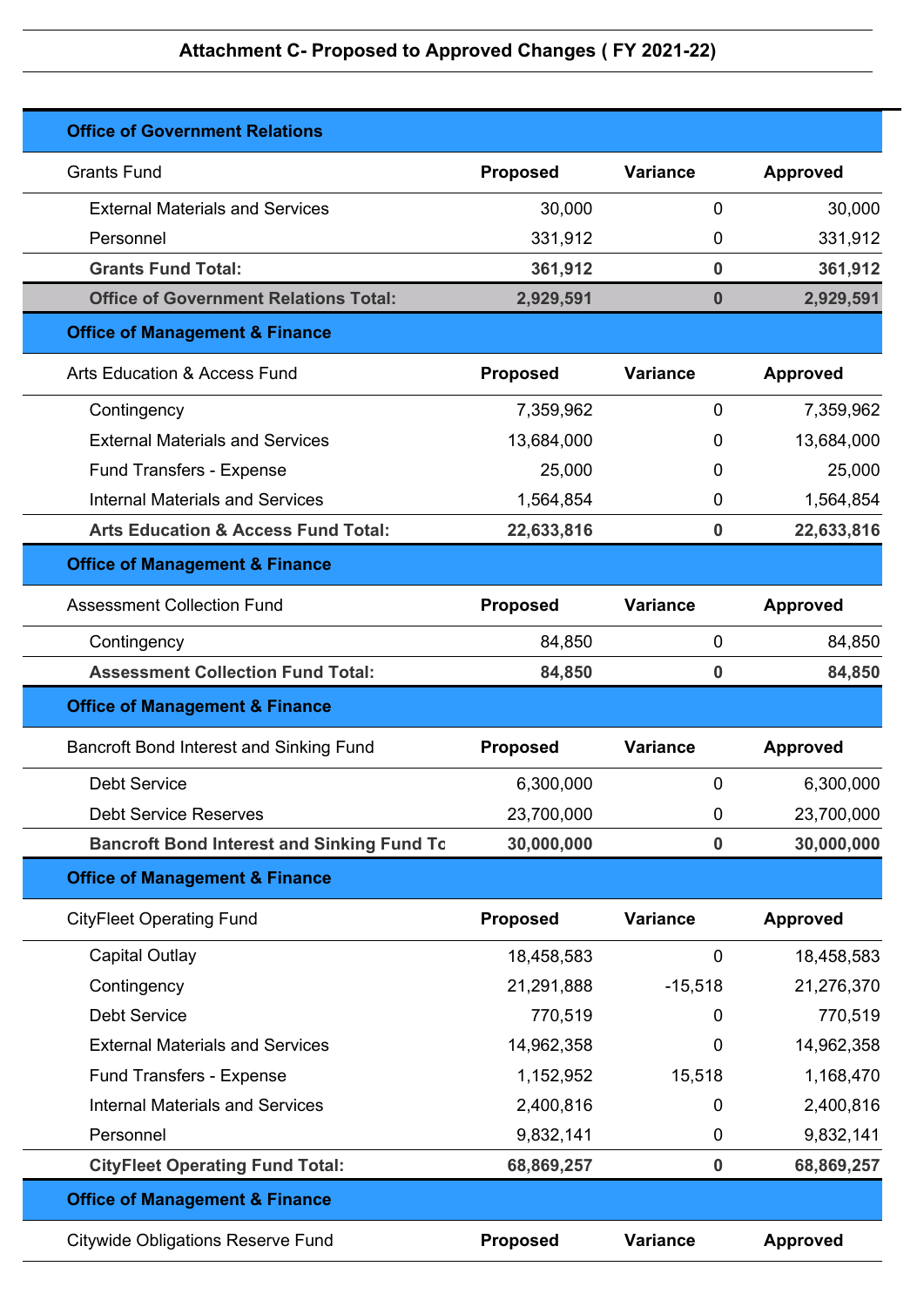| <b>External Materials and Services</b>           | 1,845,233       | $\mathbf 0$      | 1,845,233       |
|--------------------------------------------------|-----------------|------------------|-----------------|
| <b>Fund Transfers - Expense</b>                  | 1,706,843       | 0                | 1,706,843       |
| <b>Internal Materials and Services</b>           | 4,033,411       | 0                | 4,033,411       |
| <b>Citywide Obligations Reserve Fund Total:</b>  | 7,585,487       | $\boldsymbol{0}$ | 7,585,487       |
| <b>Office of Management &amp; Finance</b>        |                 |                  |                 |
| <b>Convention and Tourism Fund</b>               | <b>Proposed</b> | Variance         | <b>Approved</b> |
| <b>External Materials and Services</b>           | 24,867,999      | $\mathbf 0$      | 24,867,999      |
| <b>Fund Transfers - Expense</b>                  | 25,000          | 0                | 25,000          |
| <b>Internal Materials and Services</b>           | 677,001         | 0                | 677,001         |
| <b>Convention and Tourism Fund Total:</b>        | 25,570,000      | $\mathbf 0$      | 25,570,000      |
| <b>Office of Management &amp; Finance</b>        |                 |                  |                 |
| <b>Facilities Services Operating Fund</b>        | <b>Proposed</b> | <b>Variance</b>  | <b>Approved</b> |
| <b>Capital Outlay</b>                            | 9,271,400       | $\mathbf 0$      | 9,271,400       |
| Contingency                                      | 29,262,098      | $-30,135$        | 29,231,963      |
| <b>Debt Service</b>                              | 12,979,843      | 0                | 12,979,843      |
| <b>External Materials and Services</b>           | 27,984,823      | 0                | 27,984,823      |
| <b>Fund Transfers - Expense</b>                  | 2,711,836       | 30,135           | 2,741,971       |
| <b>Internal Materials and Services</b>           | 10,723,096      | 0                | 10,723,096      |
| Personnel                                        | 6,773,400       | $\mathbf 0$      | 6,773,400       |
| <b>Facilities Services Operating Fund Total:</b> | 99,706,496      | $\mathbf 0$      | 99,706,496      |
| <b>Office of Management &amp; Finance</b>        |                 |                  |                 |
| <b>General Fund</b>                              | <b>Proposed</b> | <b>Variance</b>  | <b>Approved</b> |
| <b>Capital Outlay</b>                            | $\mathbf 0$     | $\mathbf 0$      | $\mathbf 0$     |
| <b>External Materials and Services</b>           | 28,549,123      | 2,184,339        | 30,733,462      |
| <b>Internal Materials and Services</b>           | 12,947,569      | 0                | 12,947,569      |
| Personnel                                        | 51,714,905      | 805,661          | 52,520,566      |
| <b>General Fund Total:</b>                       | 93,211,597      | 2,990,000        | 96,201,597      |
| <b>Office of Management &amp; Finance</b>        |                 |                  |                 |
| <b>Grants Fund</b>                               | <b>Proposed</b> | <b>Variance</b>  | <b>Approved</b> |
| <b>Debt Service</b>                              | $\mathbf 0$     | 30,000,000       | 30,000,000      |
| <b>External Materials and Services</b>           | 135,000         | 0                | 135,000         |
| Personnel                                        | 1,148,640       | $\mathbf 0$      | 1,148,640       |
| <b>Grants Fund Total:</b>                        | 1,283,640       | 30,000,000       | 31,283,640      |
| <b>Office of Management &amp; Finance</b>        |                 |                  |                 |
| Health Insurance Operating Fund                  | <b>Proposed</b> | <b>Variance</b>  | <b>Approved</b> |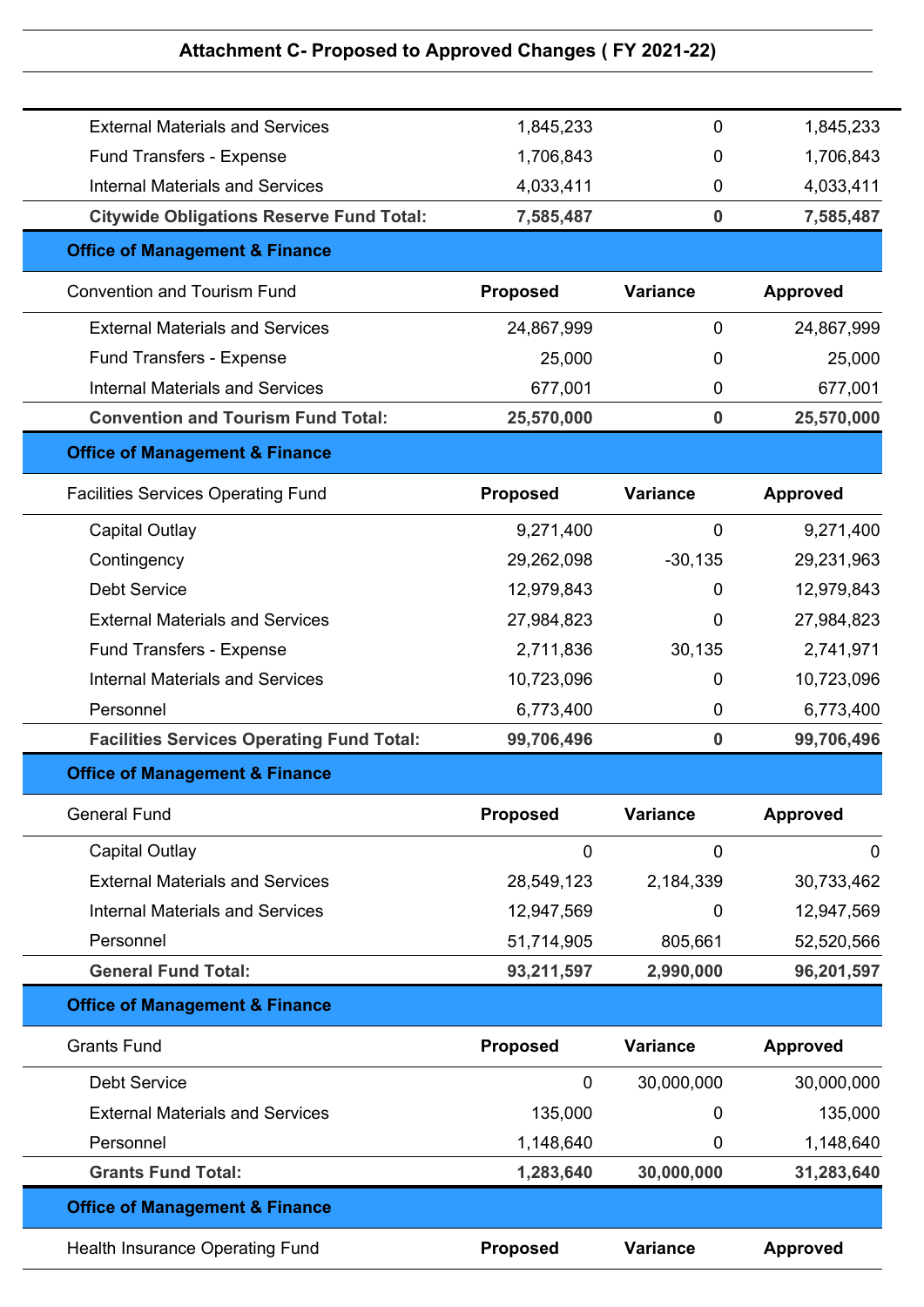| Contingency                                           | 23,751,449      | $-3,960$        | 23,747,489      |
|-------------------------------------------------------|-----------------|-----------------|-----------------|
| <b>Debt Service</b>                                   | 49,391          | 0               | 49,391          |
| <b>External Materials and Services</b>                | 120,760,359     | 0               | 120,760,359     |
| Fund Transfers - Expense                              | 275,429         | 3,960           | 279,389         |
| <b>Internal Materials and Services</b>                | 670,612         | 0               | 670,612         |
| Personnel                                             | 2,319,317       | 0               | 2,319,317       |
| <b>Health Insurance Operating Fund Total:</b>         | 147,826,557     | $\bf{0}$        | 147,826,557     |
| <b>Office of Management &amp; Finance</b>             |                 |                 |                 |
| Insurance and Claims Operating Fund                   | <b>Proposed</b> | <b>Variance</b> | <b>Approved</b> |
| Contingency                                           | 29,052,271      | $-2,770$        | 29,049,501      |
| <b>Debt Service</b>                                   | 116,720         | 0               | 116,720         |
| <b>External Materials and Services</b>                | 10,539,244      | $\Omega$        | 10,539,244      |
| Fund Transfers - Expense                              | 207,944         | 2,770           | 210,714         |
| <b>Internal Materials and Services</b>                | 3,583,686       | 0               | 3,583,686       |
| Personnel                                             | 1,518,340       | $\mathbf 0$     | 1,518,340       |
| <b>Insurance and Claims Operating Fund Total</b>      | 45,018,205      | $\bf{0}$        | 45,018,205      |
| <b>Office of Management &amp; Finance</b>             |                 |                 |                 |
| <b>Local Improvement District Fund</b>                | <b>Proposed</b> | <b>Variance</b> | <b>Approved</b> |
| Contingency                                           | 3,235,594       | $-2$            | 3,235,592       |
| <b>Debt Service</b>                                   | 5,411,342       | 0               | 5,411,342       |
| <b>External Materials and Services</b>                | 25,000          | 0               | 25,000          |
| Fund Transfers - Expense                              | 19,887,855      | $\overline{2}$  | 19,887,857      |
| <b>Internal Materials and Services</b>                | 1,685,797       | 0               | 1,685,797       |
| <b>Local Improvement District Fund Total:</b>         | 30,245,588      | $\bf{0}$        | 30,245,588      |
| <b>Office of Management &amp; Finance</b>             |                 |                 |                 |
| Portland Police Assoc Health Insurnc Fund             | <b>Proposed</b> | <b>Variance</b> | <b>Approved</b> |
| Contingency                                           | 11,599,504      | $\mathbf 0$     | 11,599,504      |
| <b>External Materials and Services</b>                | 18,690,254      | 0               | 18,690,254      |
| <b>Portland Police Assoc Health Insurnc Fund</b>      | 30,289,758      | $\bf{0}$        | 30,289,758      |
| <b>Office of Management &amp; Finance</b>             |                 |                 |                 |
| <b>Printing &amp; Distribution Services Operating</b> |                 |                 |                 |
| Fund                                                  | <b>Proposed</b> | <b>Variance</b> | <b>Approved</b> |
| <b>Capital Outlay</b>                                 | 150,000         | $\mathbf 0$     | 150,000         |
| Contingency                                           | 795,371         | $-3,158$        | 792,213         |
| <b>Debt Service</b>                                   | 211,822         | 0               | 211,822         |
| <b>External Materials and Services</b>                | 3,350,377       | 0               | 3,350,377       |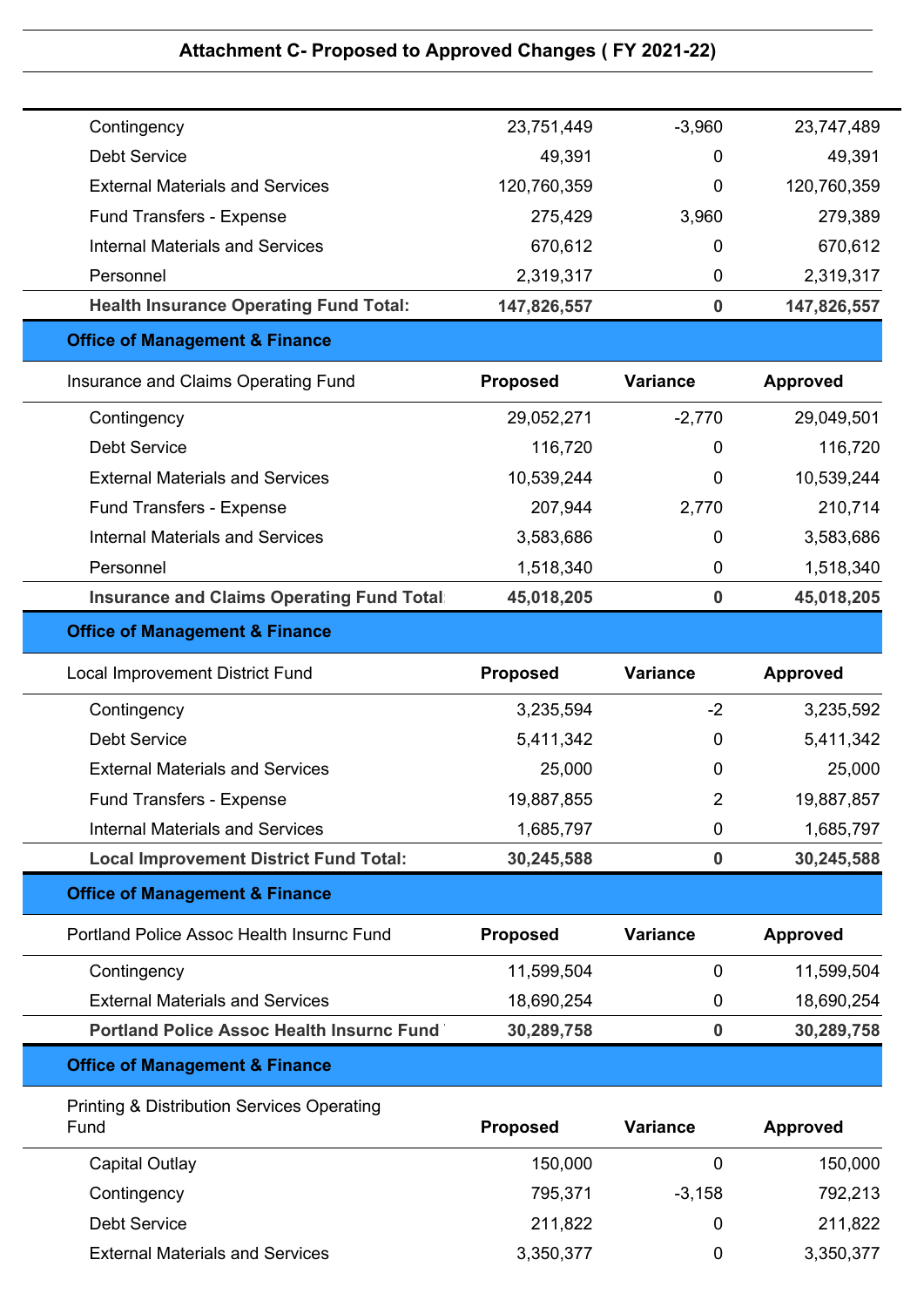| Fund Transfers - Expense                                | 245,801         | 3,158            | 248,959         |
|---------------------------------------------------------|-----------------|------------------|-----------------|
| <b>Internal Materials and Services</b>                  | 1,077,010       | 0                | 1,077,010       |
| Personnel                                               | 1,856,068       | 0                | 1,856,068       |
| <b>Printing &amp; Distribution Services Operating F</b> | 7,686,449       | $\boldsymbol{0}$ | 7,686,449       |
| <b>Office of Management &amp; Finance</b>               |                 |                  |                 |
| Property Management License Fund                        | <b>Proposed</b> | <b>Variance</b>  | <b>Approved</b> |
| <b>External Materials and Services</b>                  | 7,505,224       | 0                | 7,505,224       |
| Fund Transfers - Expense                                | 25,000          | 0                | 25,000          |
| <b>Internal Materials and Services</b>                  | 371,976         | 0                | 371,976         |
| <b>Property Management License Fund Total:</b>          | 7,902,200       | 0                | 7,902,200       |
| <b>Office of Management &amp; Finance</b>               |                 |                  |                 |
| Spectator Venues & Visitor Activities Fund              | <b>Proposed</b> | <b>Variance</b>  | <b>Approved</b> |
| <b>Capital Outlay</b>                                   | 2,141,715       | 0                | 2,141,715       |
| Contingency                                             | 4,741,065       | $-1,838$         | 4,739,227       |
| <b>Debt Service</b>                                     | 3,444,411       | 0                | 3,444,411       |
| <b>External Materials and Services</b>                  | 3,218,000       | 0                | 3,218,000       |
| Fund Transfers - Expense                                | 144,312         | 1,838            | 146,150         |
| <b>Internal Materials and Services</b>                  | 614,101         | 0                | 614,101         |
| Personnel                                               | 475,493         | 0                | 475,493         |
| Spectator Venues & Visitor Activities Fund 1            | 14,779,097      | $\boldsymbol{0}$ | 14,779,097      |
| <b>Office of Management &amp; Finance</b>               |                 |                  |                 |
| <b>Technology Services Fund</b>                         | <b>Proposed</b> | <b>Variance</b>  | <b>Approved</b> |
| <b>Capital Outlay</b>                                   | 1,592,368       | 0                | 1,592,368       |
| Contingency                                             | 26,704,050      | $-31,885$        | 26,672,165      |
| <b>Debt Service</b>                                     | 742,901         | 0                | 742,901         |
| <b>External Materials and Services</b>                  | 30,002,316      | 0                | 30,002,316      |
| Fund Transfers - Expense                                | 2,281,618       | 31,885           | 2,313,503       |
| <b>Internal Materials and Services</b>                  | 5,747,132       | 0                | 5,747,132       |
| Personnel                                               | 40,024,482      | 0                | 40,024,482      |
| <b>Technology Services Fund Total:</b>                  | 107,094,867     | $\boldsymbol{0}$ | 107,094,867     |
| <b>Office of Management &amp; Finance</b>               |                 |                  |                 |
| Workers' Comp. Self Insurance Operating<br>Fund         | <b>Proposed</b> | <b>Variance</b>  | <b>Approved</b> |
| Contingency                                             | 13,452,281      | $-1,226$         | 13,451,055      |
| <b>Debt Service</b>                                     | 109,178         | 0                | 109,178         |
| <b>External Materials and Services</b>                  | 3,323,111       | 0                | 3,323,111       |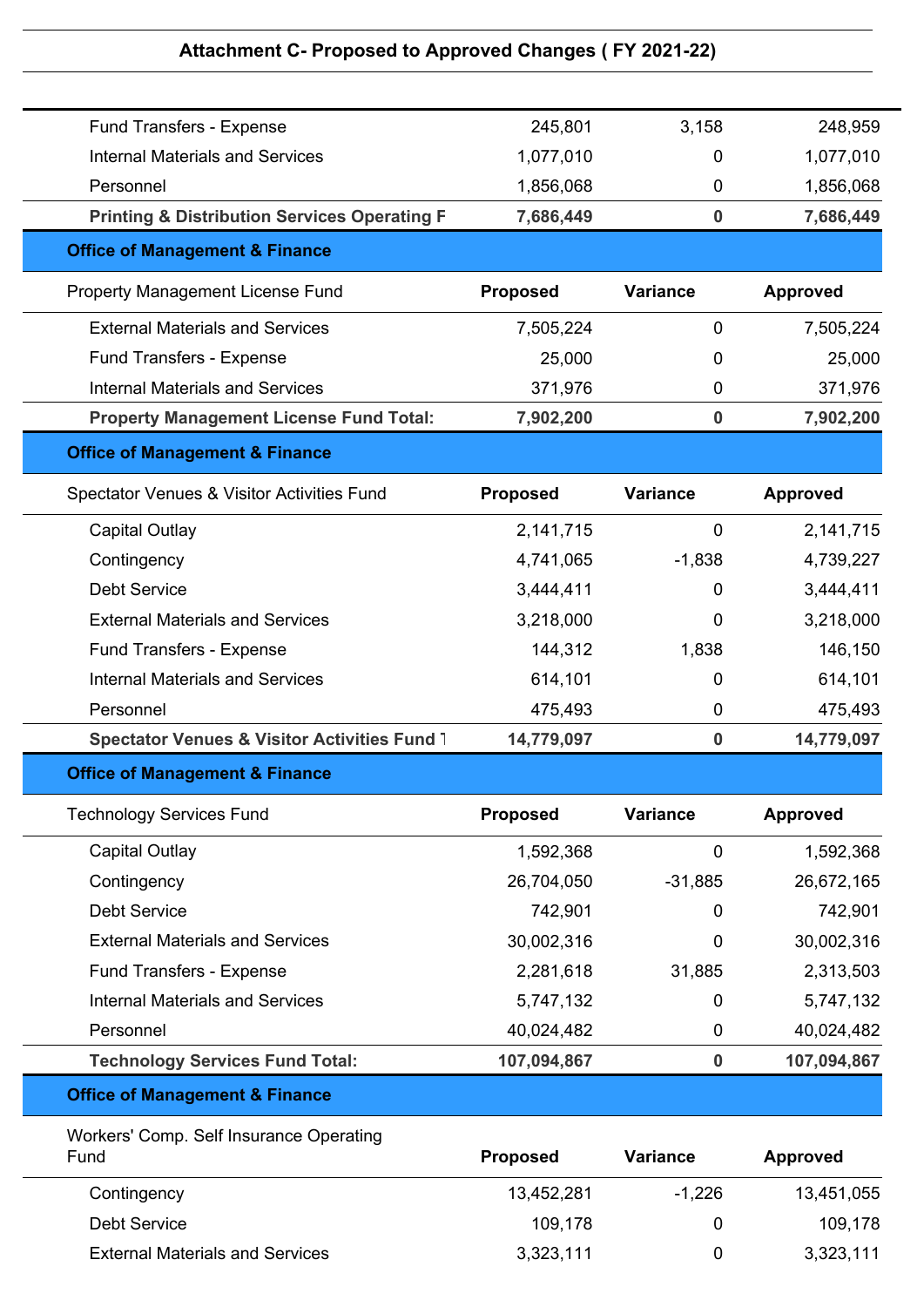| <b>Fund Transfers - Expense</b>                          | 100,249         | 1,226            | 101,475          |
|----------------------------------------------------------|-----------------|------------------|------------------|
| <b>Internal Materials and Services</b>                   | 752,393         | 0                | 752,393          |
| Personnel                                                | 1,412,420       | 0                | 1,412,420        |
| <b>Workers' Comp. Self Insurance Operating Fi</b>        | 19,149,632      | 0                | 19,149,632       |
| <b>Office of Management &amp; Finance Total:</b>         | 758,937,496     | 32,990,000       | 791,927,496      |
| <b>Office of the City Attorney</b>                       |                 |                  |                  |
| <b>General Fund</b>                                      | <b>Proposed</b> | <b>Variance</b>  | <b>Approved</b>  |
| <b>External Materials and Services</b>                   | 766,681         | 76,474           | 843,155          |
| <b>Internal Materials and Services</b>                   | 1,503,150       | 0                | 1,503,150        |
| Personnel                                                | 13,557,500      | 763,526          | 14,321,026       |
| <b>General Fund Total:</b>                               | 15,827,331      | 840,000          | 16,667,331       |
| <b>Office of the City Attorney Total:</b>                | 15,827,331      | 840,000          | 16,667,331       |
| <b>Office of the City Auditor</b>                        |                 |                  |                  |
| <b>General Fund</b>                                      | <b>Proposed</b> | <b>Variance</b>  | <b>Approved</b>  |
| <b>External Materials and Services</b>                   | 1,544,274       | 0                | 1,544,274        |
| <b>Internal Materials and Services</b>                   | 2,794,321       | 0                | 2,794,321        |
| Personnel                                                | 7,260,932       | 0                | 7,260,932        |
| <b>General Fund Total:</b>                               | 11,599,527      | $\mathbf 0$      | 11,599,527       |
| <b>Office of the City Auditor</b>                        |                 |                  |                  |
| <b>General Reserve Fund</b>                              | <b>Proposed</b> | <b>Variance</b>  | <b>Approved</b>  |
| Contingency                                              | 0               | 0                | $\mathbf 0$      |
| <b>General Reserve Fund Total:</b>                       | 0               | 0                | $\boldsymbol{0}$ |
| <b>Office of the City Auditor Total:</b>                 | 11,599,527      | $\boldsymbol{0}$ | 11,599,527       |
| <b>Office of the Mayor</b>                               |                 |                  |                  |
| <b>General Fund</b>                                      | <b>Proposed</b> | <b>Variance</b>  | <b>Approved</b>  |
| <b>External Materials and Services</b>                   | 213,938         | $\mathbf 0$      | 213,938          |
| <b>Internal Materials and Services</b>                   | 767,275         | 0                | 767,275          |
| Personnel                                                | 2,850,160       | 0                | 2,850,160        |
| <b>General Fund Total:</b>                               | 3,831,373       | 0                | 3,831,373        |
| <b>Office of the Mayor Total:</b>                        | 3,831,373       | $\bf{0}$         | 3,831,373        |
| <b>Portland Bureau of Emergency</b><br><b>Management</b> |                 |                  |                  |
| <b>General Fund</b>                                      | <b>Proposed</b> | <b>Variance</b>  | <b>Approved</b>  |
| <b>Capital Outlay</b>                                    | $\mathbf 0$     | $\mathbf 0$      | $\mathbf 0$      |
| <b>External Materials and Services</b>                   | 512,250         | 0                | 512,250          |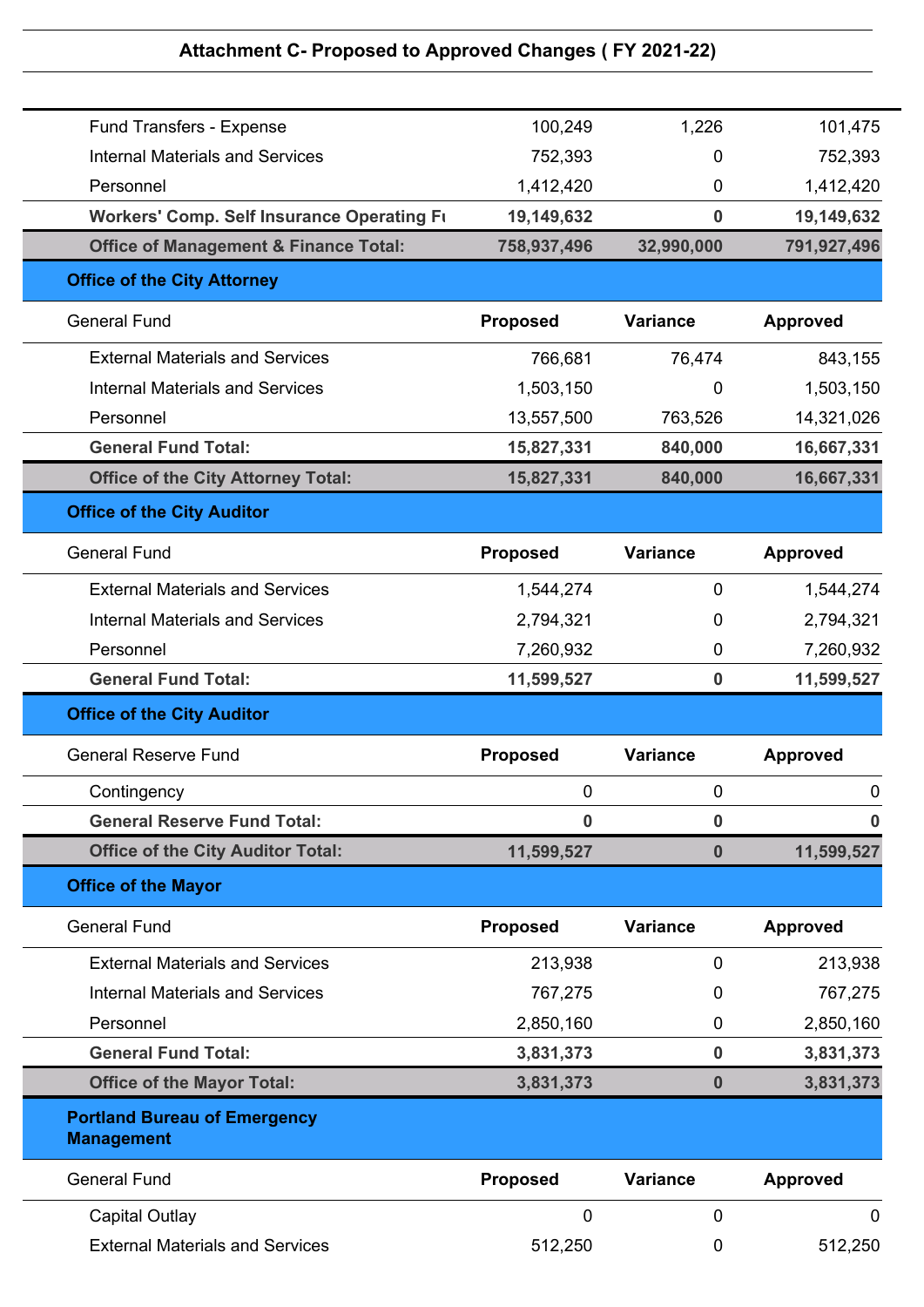| <b>Internal Materials and Services</b>                   | 835,349         | $\mathbf 0$      | 835,349                                                                 |
|----------------------------------------------------------|-----------------|------------------|-------------------------------------------------------------------------|
| Personnel                                                | 2,381,791       | 0                | 2,381,791                                                               |
| <b>General Fund Total:</b>                               | 3,729,390       | $\boldsymbol{0}$ | 3,729,390                                                               |
| <b>Portland Bureau of Emergency</b><br><b>Management</b> |                 |                  |                                                                         |
| <b>Grants Fund</b>                                       | <b>Proposed</b> | <b>Variance</b>  | <b>Approved</b>                                                         |
| <b>External Materials and Services</b>                   | 2,232,144       | $\mathbf 0$      | 2,232,144                                                               |
| <b>Internal Materials and Services</b>                   | 200,721         | 0                | 200,721                                                                 |
| Personnel                                                | 1,455,284       | 0                | 1,455,284                                                               |
| <b>Grants Fund Total:</b>                                | 3,888,149       | $\boldsymbol{0}$ | 3,888,149                                                               |
| <b>Portland Bureau of Emergency Management</b>           | 7,617,539       | $\boldsymbol{0}$ | 7,617,539                                                               |
| <b>Portland Bureau of Transportation</b>                 |                 |                  |                                                                         |
| <b>Grants Fund</b>                                       | <b>Proposed</b> | <b>Variance</b>  | <b>Approved</b>                                                         |
| <b>Capital Outlay</b>                                    | 10,517,462      | $\mathbf 0$      | 10,517,462                                                              |
| <b>External Materials and Services</b>                   | 5,489,305       | 3,509,000        | 8,998,305                                                               |
| <b>Internal Materials and Services</b>                   | 5,686,304       | 0                | 5,686,304                                                               |
| Personnel                                                | 7,744,320       | $\mathbf 0$      | 7,744,320                                                               |
| <b>Grants Fund Total:</b>                                | 29,437,391      | 3,509,000        | 32,946,391                                                              |
|                                                          |                 |                  |                                                                         |
| <b>Portland Bureau of Transportation</b>                 |                 |                  |                                                                         |
| <b>Parking Facilities Fund</b>                           | <b>Proposed</b> | <b>Variance</b>  | <b>Approved</b>                                                         |
| Capital Outlay                                           | 0               | 0                | $\mathbf{0}$                                                            |
| Contingency                                              | 1,736,848       | $-3,789$         |                                                                         |
| <b>Debt Service</b>                                      | 1,770,500       | 0                | 1,770,500                                                               |
| <b>External Materials and Services</b>                   | 7,641,869       | $\mathbf 0$      | 7,641,869                                                               |
| Fund Transfers - Expense                                 | 594,356         | 3,789            |                                                                         |
| <b>Internal Materials and Services</b>                   | 3,221,332       | 0                |                                                                         |
| Personnel                                                | 732,955         | $\mathbf 0$      |                                                                         |
| <b>Parking Facilities Fund Total:</b>                    | 15,697,860      | $\bf{0}$         |                                                                         |
| <b>Portland Bureau of Transportation</b>                 |                 |                  |                                                                         |
| Recreational Marijuana Tax Fund                          | <b>Proposed</b> | <b>Variance</b>  | <b>Approved</b>                                                         |
| <b>External Materials and Services</b>                   | 332,418         | 900,000          |                                                                         |
| Personnel                                                | 1,420,839       | 0                | 1,420,839                                                               |
| <b>Recreational Marijuana Tax Fund Total:</b>            | 1,753,257       | 900,000          | 2,653,257                                                               |
| <b>Portland Bureau of Transportation</b>                 |                 |                  | 1,733,059<br>598,145<br>3,221,332<br>732,955<br>15,697,860<br>1,232,418 |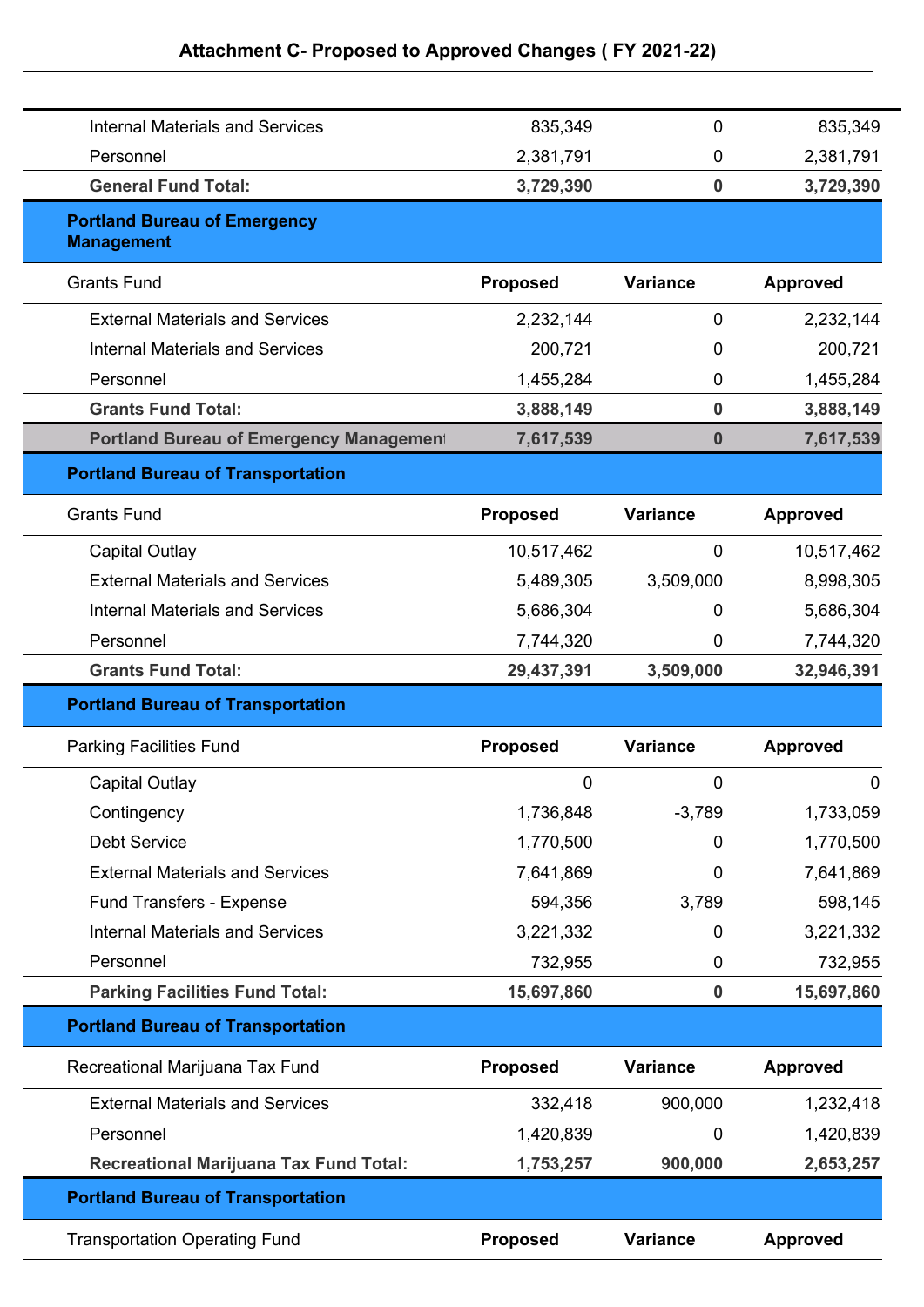| <b>Capital Outlay</b>                           | 104,426,686     | $\mathbf 0$      | 104,426,686     |
|-------------------------------------------------|-----------------|------------------|-----------------|
| Contingency                                     | 84,644,959      | $-104,479$       | 84,540,480      |
| <b>Debt Service</b>                             | 17,692,609      | 0                | 17,692,609      |
| <b>External Materials and Services</b>          | 61,732,835      | $-122,363$       | 61,610,472      |
| Fund Transfers - Expense                        | 10,937,849      | 104,479          | 11,042,328      |
| <b>Internal Materials and Services</b>          | 36,453,620      | 0                | 36,453,620      |
| Personnel                                       | 124,460,717     | 122,363          | 124,583,080     |
| <b>Transportation Operating Fund Total:</b>     | 440,349,275     | $\pmb{0}$        | 440,349,275     |
| <b>Portland Bureau of Transportation</b>        |                 |                  |                 |
| <b>Transportation Reserve Fund</b>              | <b>Proposed</b> | <b>Variance</b>  | <b>Approved</b> |
| Contingency                                     | 9,952,563       | 0                | 9,952,563       |
| <b>Transportation Reserve Fund Total:</b>       | 9,952,563       | $\bf{0}$         | 9,952,563       |
| <b>Portland Bureau of Transportation Total:</b> | 497,190,346     | 4,409,000        | 501,599,346     |
| <b>Portland Children's Levy</b>                 |                 |                  |                 |
| <b>Children's Investment Fund</b>               | <b>Proposed</b> | <b>Variance</b>  | <b>Approved</b> |
| Contingency                                     | 4,739,428       | 0                | 4,739,428       |
| <b>External Materials and Services</b>          | 25,176,843      | 0                | 25,176,843      |
| Fund Transfers - Expense                        | 25,000          | 0                | 25,000          |
| <b>Internal Materials and Services</b>          | 57,226          | 0                | 57,226          |
| Personnel                                       | 879,819         | 0                | 879,819         |
| <b>Children's Investment Fund Total:</b>        | 30,878,316      | $\bf{0}$         | 30,878,316      |
| <b>Portland Children's Levy Total:</b>          | 30,878,316      | $\boldsymbol{0}$ | 30,878,316      |
| <b>Portland Fire &amp; Rescue</b>               |                 |                  |                 |
| <b>Fire Capital Fund</b>                        | <b>Proposed</b> | Variance         | <b>Approved</b> |
| <b>Capital Outlay</b>                           | $\mathbf 0$     | 0                | $\mathbf 0$     |
| Contingency                                     | 8,582,970       | 0                | 8,582,970       |
| <b>Fire Capital Fund Total:</b>                 | 8,582,970       | $\mathbf 0$      | 8,582,970       |
| <b>Portland Fire &amp; Rescue</b>               |                 |                  |                 |
| <b>General Fund</b>                             | Proposed        | <b>Variance</b>  | <b>Approved</b> |
| Capital Outlay                                  | 3,242,000       | 0                | 3,242,000       |
| <b>External Materials and Services</b>          | 8,228,256       | 0                | 8,228,256       |
| <b>Internal Materials and Services</b>          | 8,089,536       | 0                | 8,089,536       |
| Personnel                                       | 119,492,376     | 0                | 119,492,376     |
| <b>General Fund Total:</b>                      | 139,052,168     | $\boldsymbol{0}$ | 139,052,168     |
| <b>Portland Fire &amp; Rescue Total:</b>        | 147,635,138     | $\bf{0}$         | 147,635,138     |

Ī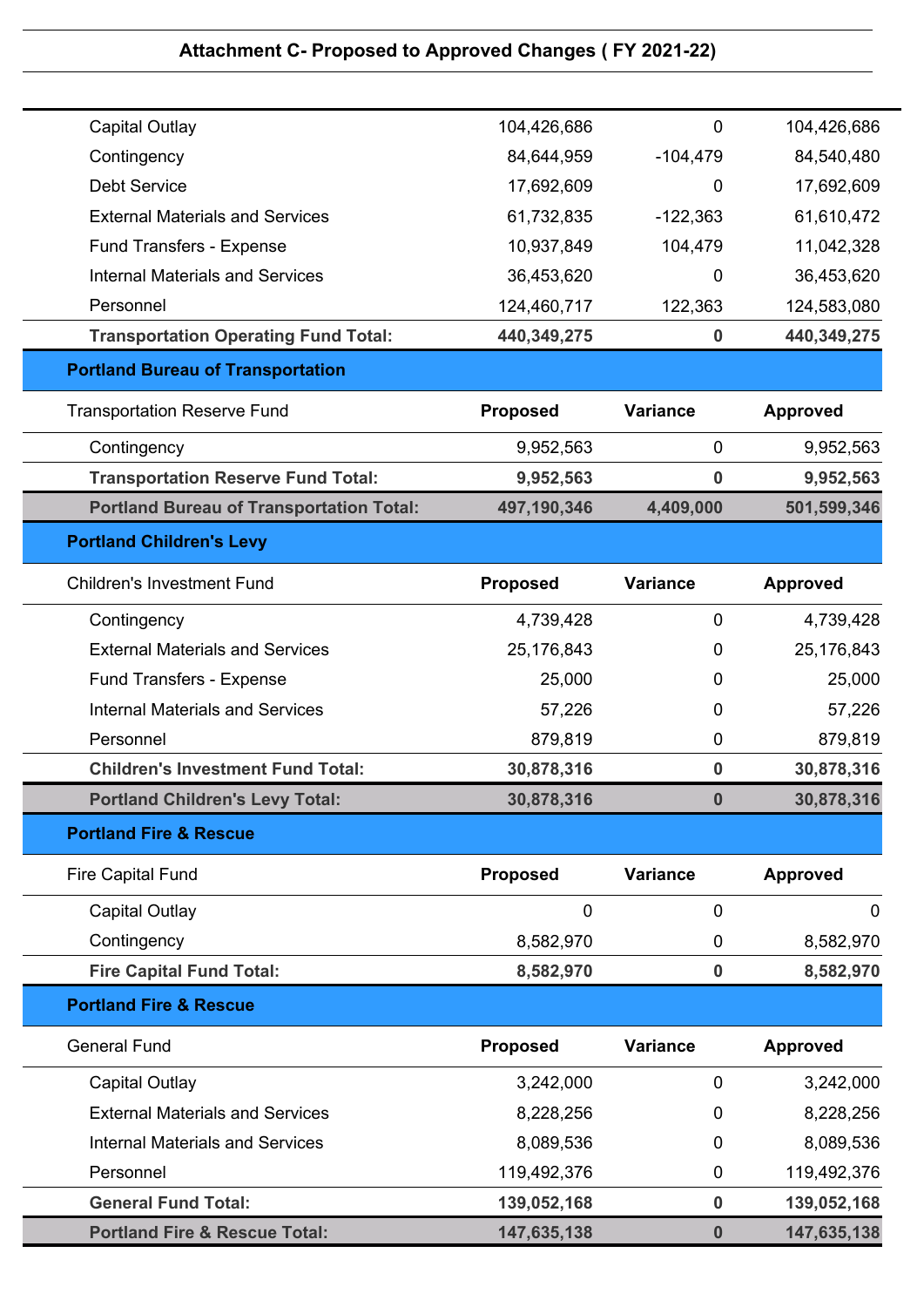| <b>Portland Housing Bureau</b>                  |                 |                 |                 |
|-------------------------------------------------|-----------------|-----------------|-----------------|
| Affordable Housing Development Fund             | <b>Proposed</b> | <b>Variance</b> | <b>Approved</b> |
| <b>External Materials and Services</b>          | 79,479,390      | 33,442,144      | 112,921,534     |
| Fund Transfers - Expense                        | 550,000         | 0               | 550,000         |
| <b>Internal Materials and Services</b>          | 384,243         | 0               | 384,243         |
| Personnel                                       | 1,126,261       | 0               | 1,126,261       |
| <b>Affordable Housing Development Fund Tota</b> | 81,539,894      | 33,442,144      | 114,982,038     |
| <b>Portland Housing Bureau</b>                  |                 |                 |                 |
| <b>Community Development Block Grant Fund</b>   | <b>Proposed</b> | <b>Variance</b> | <b>Approved</b> |
| Capital Outlay                                  | $\mathbf 0$     | 300,000         | 300,000         |
| <b>Debt Service</b>                             | 776,000         | 0               | 776,000         |
| <b>External Materials and Services</b>          | 9,982,067       | 5,236,726       | 15,218,793      |
| <b>Internal Materials and Services</b>          | 380,105         | 0               | 380,105         |
| Personnel                                       | 1,170,684       | 0               | 1,170,684       |
| <b>Community Development Block Grant Fund</b>   | 12,308,856      | 5,536,726       | 17,845,582      |
| <b>Portland Housing Bureau</b>                  |                 |                 |                 |
| <b>General Fund</b>                             | <b>Proposed</b> | <b>Variance</b> | <b>Approved</b> |
| <b>External Materials and Services</b>          | 30,314,111      | 225,000         | 30,539,111      |
| Fund Transfers - Expense                        | 304,591         | 0               | 304,591         |
| <b>Internal Materials and Services</b>          | 760,861         | 0               | 760,861         |
| Personnel                                       | 917,708         | 223,259         | 1,140,967       |
| <b>General Fund Total:</b>                      | 32,297,271      | 448,259         | 32,745,530      |
| <b>Portland Housing Bureau</b>                  |                 |                 |                 |
| <b>Grants Fund</b>                              | <b>Proposed</b> | <b>Variance</b> | <b>Approved</b> |
| <b>Debt Service</b>                             | $\mathbf 0$     | 401,278         | 401,278         |
| <b>External Materials and Services</b>          | 30,466,699      | 33,725,516      | 64, 192, 215    |
| <b>Internal Materials and Services</b>          | 60,000          | 0               | 60,000          |
| Personnel                                       | 881,567         | 0               | 881,567         |
| <b>Grants Fund Total:</b>                       | 31,408,266      | 34,126,794      | 65,535,060      |
| <b>Portland Housing Bureau</b>                  |                 |                 |                 |
| <b>HOME Grant Fund</b>                          | <b>Proposed</b> | <b>Variance</b> | <b>Approved</b> |
| <b>External Materials and Services</b>          | 10,831,758      | $-256,771$      | 10,574,987      |
| Personnel                                       | 438,175         | 0               | 438,175         |
| <b>HOME Grant Fund Total:</b>                   | 11,269,933      | $-256,771$      | 11,013,162      |
| <b>Portland Housing Bureau</b>                  |                 |                 |                 |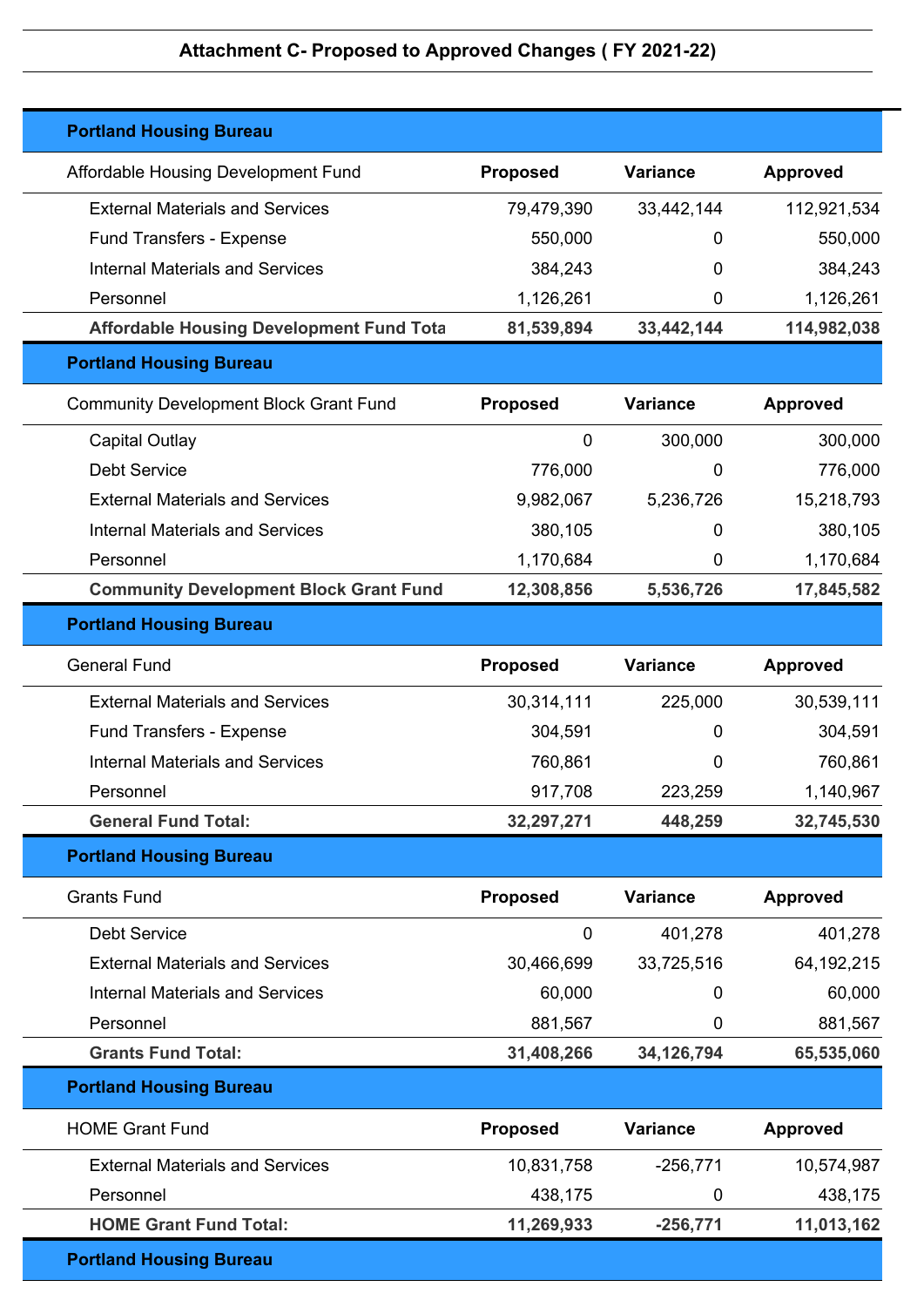| Housing Investment Fund                              | <b>Proposed</b> | <b>Variance</b> | <b>Approved</b> |
|------------------------------------------------------|-----------------|-----------------|-----------------|
| Contingency                                          | 251,872         | $\mathbf 0$     | 251,872         |
| <b>External Materials and Services</b>               | 3,895,903       | 1,553,564       | 5,449,467       |
| Fund Transfers - Expense                             | 380,044         | 1,521,813       | 1,901,857       |
| <b>Internal Materials and Services</b>               | 527,791         | 0               | 527,791         |
| Personnel                                            | 1,455,240       | 0               | 1,455,240       |
| <b>Housing Investment Fund Total:</b>                | 6,510,850       | 3,075,377       | 9,586,227       |
| <b>Portland Housing Bureau</b>                       |                 |                 |                 |
| <b>Housing Property Fund</b>                         | <b>Proposed</b> | <b>Variance</b> | <b>Approved</b> |
| Contingency                                          | 342,581         | 0               | 342,581         |
| <b>Debt Service</b>                                  | 549,999         | 0               | 549,999         |
| <b>External Materials and Services</b>               | 4,500,264       | 102,516         | 4,602,780       |
| Fund Transfers - Expense                             | 90,928          | 1,220           | 92,148          |
| <b>Internal Materials and Services</b>               | 107,493         | 0               | 107,493         |
| Personnel                                            | 90,170          | 0               | 90,170          |
| <b>Housing Property Fund Total:</b>                  | 5,681,435       | 103,736         | 5,785,171       |
| <b>Portland Housing Bureau</b>                       |                 |                 |                 |
| Inclusionary Housing Fund                            | Proposed        | <b>Variance</b> | <b>Approved</b> |
| <b>External Materials and Services</b>               | 8,848,924       | 999,546         | 9,848,470       |
| <b>Fund Transfers - Expense</b>                      | 44,543          | 454             | 44,997          |
| <b>Internal Materials and Services</b>               | 11,780          | 0               | 11,780          |
| Personnel                                            | 881,069         | $\mathbf 0$     | 881,069         |
| <b>Inclusionary Housing Fund Total:</b>              | 9,786,316       | 1,000,000       | 10,786,316      |
| <b>Portland Housing Bureau</b>                       |                 |                 |                 |
| Recreational Marijuana Tax Fund                      | <b>Proposed</b> | <b>Variance</b> | <b>Approved</b> |
| <b>External Materials and Services</b>               | 332,690         | 0               | 332,690         |
| <b>Recreational Marijuana Tax Fund Total:</b>        | 332,690         | $\mathbf 0$     | 332,690         |
| <b>Portland Housing Bureau</b>                       |                 |                 |                 |
| <b>Tax Increment Financing Reimbursement</b><br>Fund | <b>Proposed</b> | <b>Variance</b> | <b>Approved</b> |
| <b>External Materials and Services</b>               | 42,582,381      | 11,511,756      | 54,094,137      |
| Fund Transfers - Expense                             | 740,990         | 10,682          | 751,672         |
| <b>Internal Materials and Services</b>               | 1,267,391       | 0               | 1,267,391       |
| Personnel                                            | 3,793,567       | $-223,259$      | 3,570,308       |
| Tax Increment Financing Reimbursement Ft             | 48,384,329      | 11,299,179      | 59,683,508      |
| <b>Portland Housing Bureau Total:</b>                | 239,519,840     | 88,775,444      | 328,295,284     |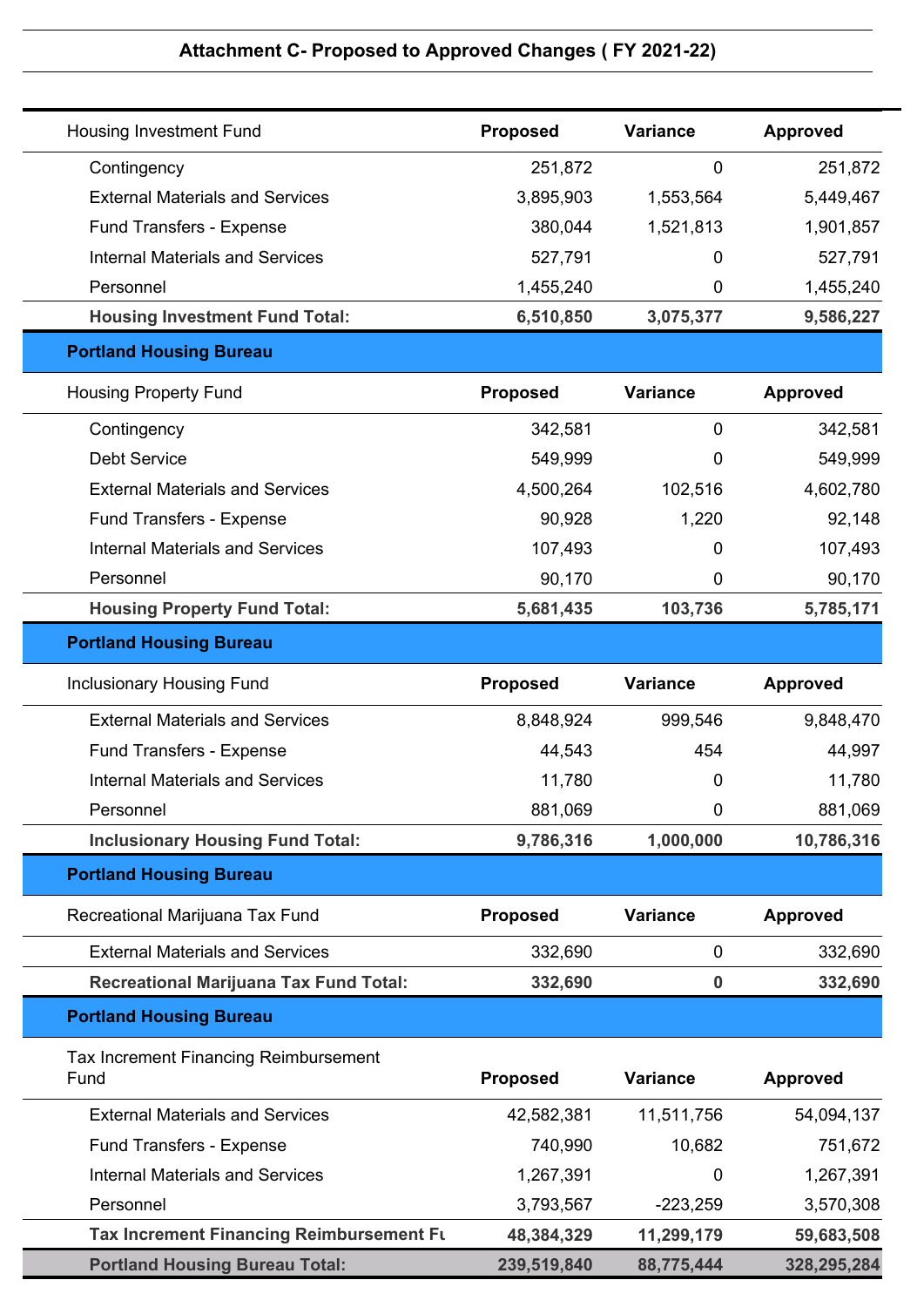| <b>Portland Parks &amp; Recreation</b>   |                 |                  |                 |
|------------------------------------------|-----------------|------------------|-----------------|
| 2020 Parks Local Option Levy Fund        | <b>Proposed</b> | <b>Variance</b>  | <b>Approved</b> |
| Contingency                              | 23,998,229      | 0                | 23,998,229      |
| <b>Debt Service</b>                      | 10,451,675      | 0                | 10,451,675      |
| <b>External Materials and Services</b>   | 3,510,000       | 0                | 3,510,000       |
| Fund Transfers - Expense                 | 475,944         | 0                | 475,944         |
| <b>Internal Materials and Services</b>   | 9,857,662       | 0                | 9,857,662       |
| Personnel                                | 6,893,609       | 0                | 6,893,609       |
| 2020 Parks Local Option Levy Fund Total: | 55, 187, 119    | $\boldsymbol{0}$ | 55, 187, 119    |
| <b>Portland Parks &amp; Recreation</b>   |                 |                  |                 |
| <b>General Fund</b>                      | <b>Proposed</b> | <b>Variance</b>  | <b>Approved</b> |
| <b>External Materials and Services</b>   | 20,347,194      | $\mathbf 0$      | 20,347,194      |
| <b>Internal Materials and Services</b>   | 1,828,839       | 0                | 1,828,839       |
| Personnel                                | 69,432,911      | 866,900          | 70,299,811      |
| <b>General Fund Total:</b>               | 91,608,944      | 866,900          | 92,475,844      |
| <b>Portland Parks &amp; Recreation</b>   |                 |                  |                 |
| <b>Golf Fund</b>                         | <b>Proposed</b> | <b>Variance</b>  | <b>Approved</b> |
| <b>Capital Outlay</b>                    | 1,000           | 0                | 1,000           |
| Contingency                              | 3,257,933       | $-4,854$         | 3,253,079       |
| <b>Debt Service</b>                      | 554,534         | 0                | 554,534         |
| <b>External Materials and Services</b>   | 4,732,445       | 0                | 4,732,445       |
| Fund Transfers - Expense                 | 369,766         | 4,854            | 374,620         |
| <b>Internal Materials and Services</b>   | 557,648         | 0                | 557,648         |
| Personnel                                | 3,435,318       | 0                | 3,435,318       |
| <b>Golf Fund Total:</b>                  | 12,908,644      | $\boldsymbol{0}$ | 12,908,644      |
| <b>Portland Parks &amp; Recreation</b>   |                 |                  |                 |
| <b>Grants Fund</b>                       | <b>Proposed</b> | <b>Variance</b>  | <b>Approved</b> |
| <b>Capital Outlay</b>                    | 65,746          | 0                | 65,746          |
| <b>External Materials and Services</b>   | 143,619         | 0                | 143,619         |
| <b>Internal Materials and Services</b>   | 7,142           | 0                | 7,142           |
| Personnel                                | 6,493           | 0                | 6,493           |
| <b>Grants Fund Total:</b>                | 223,000         | $\boldsymbol{0}$ | 223,000         |
| <b>Portland Parks &amp; Recreation</b>   |                 |                  |                 |
| Parks Capital Improvement Program Fund   | <b>Proposed</b> | <b>Variance</b>  | <b>Approved</b> |
| <b>Capital Outlay</b>                    | 35,475,866      | 0                | 35,475,866      |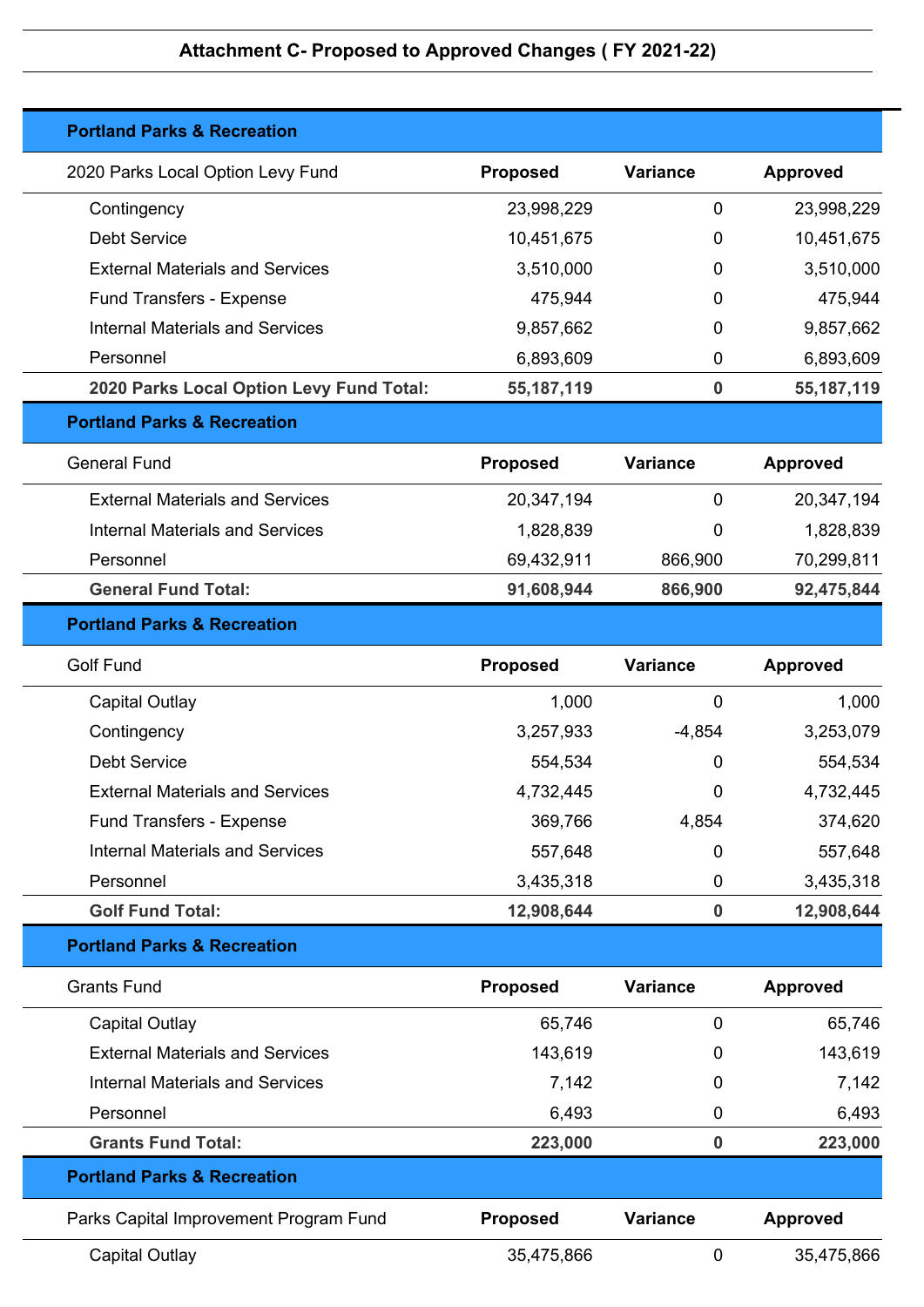| Contingency                                       | 77,445,967      | $-7,934$        | 77,438,033      |
|---------------------------------------------------|-----------------|-----------------|-----------------|
| <b>Debt Service</b>                               | 150,718         | 0               | 150,718         |
| <b>External Materials and Services</b>            | 54,481,329      | 165,956         | 54,647,285      |
| <b>Fund Transfers - Expense</b>                   | 556,373         | 7,934           | 564,307         |
| <b>Internal Materials and Services</b>            | 1,050,920       | 0               | 1,050,920       |
| Personnel                                         | 4,634,091       | $-165,956$      | 4,468,135       |
| <b>Parks Capital Improvement Program Fund T</b>   | 173,795,264     | $\bf{0}$        | 173,795,264     |
| <b>Portland Parks &amp; Recreation</b>            |                 |                 |                 |
| <b>Parks Endowment Fund</b>                       | <b>Proposed</b> | <b>Variance</b> | <b>Approved</b> |
| <b>Ending Fund Balance</b>                        | 164,553         | 0               | 164,553         |
| <b>External Materials and Services</b>            | 35,785          | 0               | 35,785          |
| <b>Parks Endowment Fund Total:</b>                | 200,338         | $\bf{0}$        | 200,338         |
| <b>Portland Parks &amp; Recreation</b>            |                 |                 |                 |
| Portland International Raceway Fund               | <b>Proposed</b> | <b>Variance</b> | <b>Approved</b> |
| Contingency                                       | 320,249         | $-1,361$        | 318,888         |
| <b>Debt Service</b>                               | 309,511         | 0               | 309,511         |
| <b>External Materials and Services</b>            | 538,895         | 0               | 538,895         |
| <b>Fund Transfers - Expense</b>                   | 103,319         | 1,361           | 104,680         |
| <b>Internal Materials and Services</b>            | 128,826         | 0               | 128,826         |
| Personnel                                         | 765,269         | 0               | 765,269         |
| <b>Portland International Raceway Fund Total:</b> | 2,166,069       | 0               | 2,166,069       |
| <b>Portland Parks &amp; Recreation</b>            |                 |                 |                 |
| <b>Portland Parks Memorial Fund</b>               | <b>Proposed</b> | <b>Variance</b> | <b>Approved</b> |
| Contingency                                       | 1,475,524       | 0               | 1,475,524       |
| <b>External Materials and Services</b>            | 11,453,530      | 0               | 11,453,530      |
| <b>Internal Materials and Services</b>            | 2,020,605       | 0               | 2,020,605       |
| Personnel                                         | 1,973,804       | 0               | 1,973,804       |
| <b>Portland Parks Memorial Fund Total:</b>        | 16,923,463      | 0               | 16,923,463      |
| <b>Portland Parks &amp; Recreation Total:</b>     | 353,012,841     | 866,900         | 353,879,741     |
| <b>Portland Police Bureau</b>                     |                 |                 |                 |
| <b>General Fund</b>                               | <b>Proposed</b> | <b>Variance</b> | <b>Approved</b> |
| Contingency                                       | 2,632,000       | 988,032         | 3,620,032       |
| <b>External Materials and Services</b>            | 10,150,000      | 529,000         | 10,679,000      |
| <b>Internal Materials and Services</b>            | 37, 117, 796    | 0               | 37, 117, 796    |
| Personnel                                         | 171,425,430     | $-271,032$      | 171, 154, 398   |
| <b>General Fund Total:</b>                        | 221,325,226     | 1,246,000       | 222,571,226     |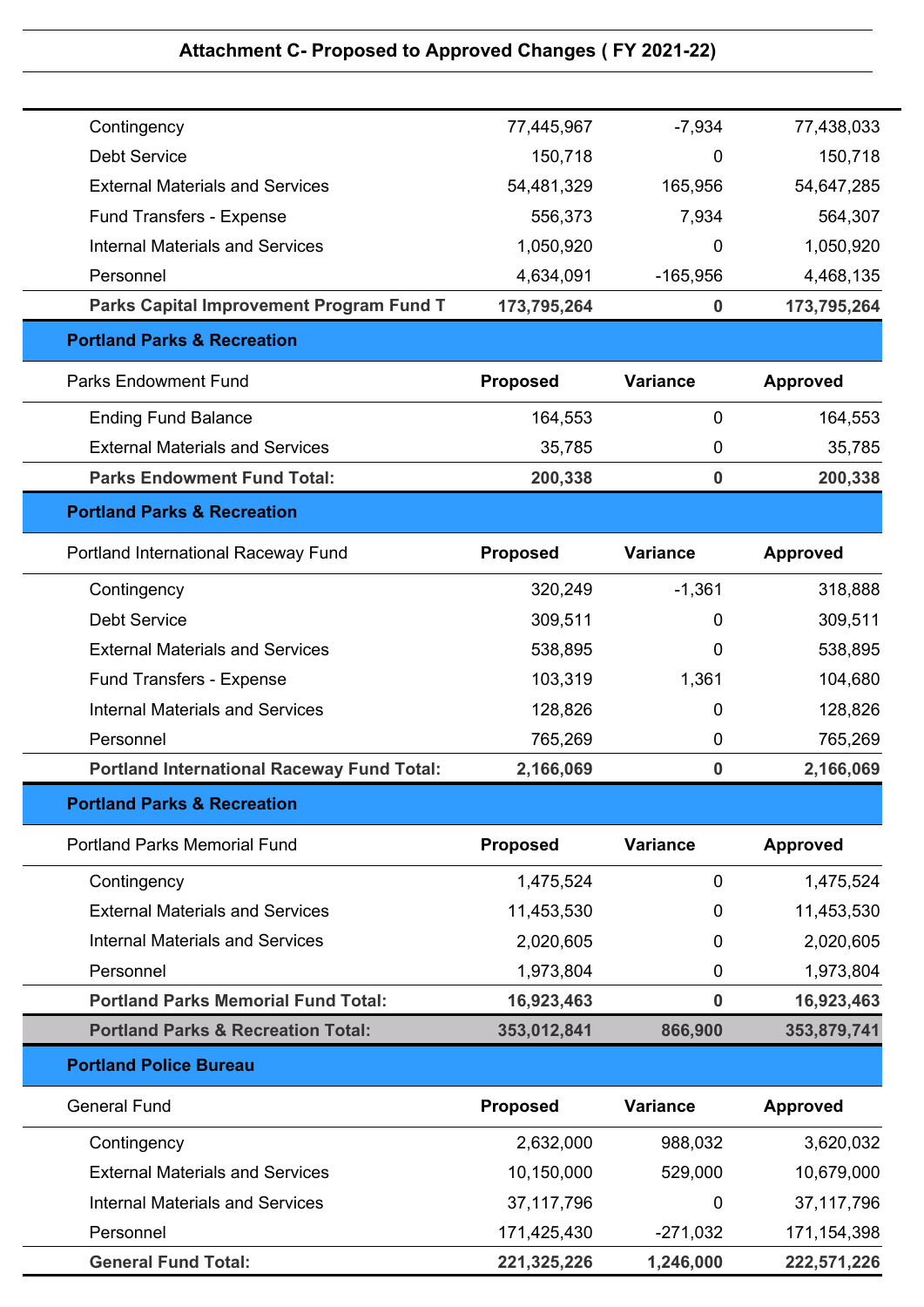| <b>Portland Police Bureau</b>                    |                 |                  |                 |
|--------------------------------------------------|-----------------|------------------|-----------------|
| <b>Grants Fund</b>                               | <b>Proposed</b> | <b>Variance</b>  | <b>Approved</b> |
| <b>External Materials and Services</b>           | 1,069,000       | 0                | 1,069,000       |
| <b>Internal Materials and Services</b>           | 221,000         | 0                | 221,000         |
| Personnel                                        | 461,458         | 0                | 461,458         |
| <b>Grants Fund Total:</b>                        | 1,751,458       | $\bf{0}$         | 1,751,458       |
| <b>Portland Police Bureau</b>                    |                 |                  |                 |
| Police Special Revenue Fund                      | <b>Proposed</b> | <b>Variance</b>  | <b>Approved</b> |
| <b>External Materials and Services</b>           | 5,720,342       | $\mathbf 0$      | 5,720,342       |
| <b>Police Special Revenue Fund Total:</b>        | 5,720,342       | $\bf{0}$         | 5,720,342       |
| <b>Portland Police Bureau Total:</b>             | 228,797,026     | 1,246,000        | 230,043,026     |
| <b>Portland Water Bureau</b>                     |                 |                  |                 |
| <b>Hydroelectric Power Operating Fund</b>        | <b>Proposed</b> | <b>Variance</b>  | <b>Approved</b> |
| Contingency                                      | 1,706,204       | $-1,224$         | 1,704,980       |
| <b>Debt Service</b>                              | 32,749          | 0                | 32,749          |
| <b>External Materials and Services</b>           | 2,307,300       | 0                | 2,307,300       |
| Fund Transfers - Expense                         | 92,522          | 1,224            | 93,746          |
| <b>Internal Materials and Services</b>           | 309,234         | 0                | 309,234         |
| Personnel                                        | 366,563         | 0                | 366,563         |
| <b>Hydroelectric Power Operating Fund Total:</b> | 4,814,572       | $\bf{0}$         | 4,814,572       |
| <b>Portland Water Bureau</b>                     |                 |                  |                 |
| Hydroelectric Power Renewal Replacement<br>Fund  | <b>Proposed</b> | <b>Variance</b>  | <b>Approved</b> |
| Contingency                                      | 111,457         | $\mathbf 0$      | 111,457         |
| <b>Hydroelectric Power Renewal Replacement</b>   | 111,457         | $\bf{0}$         | 111,457         |
| <b>Portland Water Bureau</b>                     |                 |                  |                 |
| Water Bond Sinking Fund                          | <b>Proposed</b> | <b>Variance</b>  | Approved        |
| <b>Debt Service</b>                              | 60,311,402      | $\mathbf 0$      | 60,311,402      |
| <b>Debt Service Reserves</b>                     | 33,293,584      | 0                | 33,293,584      |
| <b>Water Bond Sinking Fund Total:</b>            | 93,604,986      | $\boldsymbol{0}$ | 93,604,986      |
| <b>Portland Water Bureau</b>                     |                 |                  |                 |
| <b>Water Construction Fund</b>                   | <b>Proposed</b> | <b>Variance</b>  | <b>Approved</b> |
| <b>Ending Fund Balance</b>                       | 39,007,871      | $\mathbf 0$      | 39,007,871      |
| Fund Transfers - Expense                         | 198,695,401     | 0                | 198,695,401     |
| <b>Water Construction Fund Total:</b>            | 237,703,272     | $\bf{0}$         | 237,703,272     |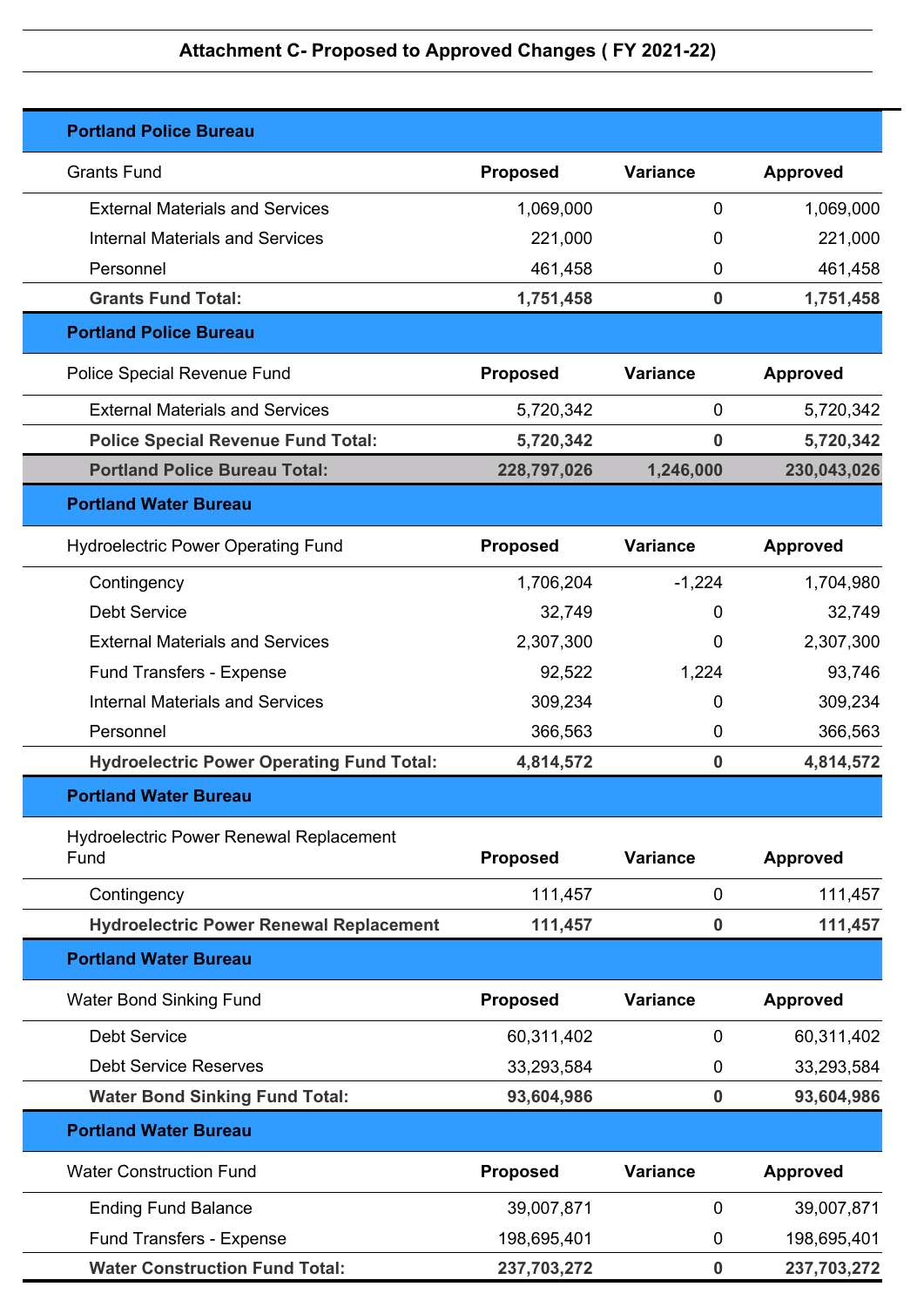| <b>Portland Water Bureau</b>                  |                 |                  |                 |
|-----------------------------------------------|-----------------|------------------|-----------------|
| <b>Water Fund</b>                             | <b>Proposed</b> | <b>Variance</b>  | <b>Approved</b> |
| Capital Outlay                                | 106,894,864     | 0                | 106,894,864     |
| Contingency                                   | 188,608,500     | $-76,023$        | 188,532,477     |
| <b>Debt Service</b>                           | 5,227,568       | 0                | 5,227,568       |
| <b>External Materials and Services</b>        | 53,387,158      | $\mathbf 0$      | 53,387,158      |
| <b>Fund Transfers - Expense</b>               | 100,296,678     | 76,023           | 100,372,701     |
| <b>Internal Materials and Services</b>        | 23,694,167      | $\Omega$         | 23,694,167      |
| Personnel                                     | 88,843,351      | 0                | 88,843,351      |
| <b>Water Fund Total:</b>                      | 566,952,286     | $\boldsymbol{0}$ | 566,952,286     |
| <b>Portland Water Bureau Total:</b>           | 903,186,573     | $\bf{0}$         | 903,186,573     |
| <b>Prosper Portland</b>                       |                 |                  |                 |
| <b>General Fund</b>                           | <b>Proposed</b> | <b>Variance</b>  | <b>Approved</b> |
| <b>External Materials and Services</b>        | 7,140,242       | 40,385           | 7,180,627       |
| <b>General Fund Total:</b>                    | 7,140,242       | 40,385           | 7,180,627       |
| <b>Prosper Portland</b>                       |                 |                  |                 |
| <b>Grants Fund</b>                            | <b>Proposed</b> | <b>Variance</b>  | <b>Approved</b> |
| <b>External Materials and Services</b>        | 1,395,931       | 0                | 1,395,931       |
| <b>Grants Fund Total:</b>                     | 1,395,931       | $\bf{0}$         | 1,395,931       |
| <b>Prosper Portland</b>                       |                 |                  |                 |
| Recreational Marijuana Tax Fund               | <b>Proposed</b> | Variance         | <b>Approved</b> |
| <b>External Materials and Services</b>        | 451,593         | 770,000          | 1,221,593       |
| <b>Recreational Marijuana Tax Fund Total:</b> | 451,593         | 770,000          | 1,221,593       |
| <b>Prosper Portland Total:</b>                | 8,987,766       | 810,385          | 9,798,151       |
| <b>Special Appropriations</b>                 |                 |                  |                 |
| <b>General Fund</b>                           | <b>Proposed</b> | <b>Variance</b>  | <b>Approved</b> |
| <b>External Materials and Services</b>        | 12,290,467      | 4,235,963        | 16,526,430      |
| <b>Internal Materials and Services</b>        | 219,046         | 0                | 219,046         |
| Personnel                                     | 1,348,799       | 0                | 1,348,799       |
| <b>General Fund Total:</b>                    | 13,858,312      | 4,235,963        | 18,094,275      |
| <b>Special Appropriations</b>                 |                 |                  |                 |
| <b>Grants Fund</b>                            | <b>Proposed</b> | <b>Variance</b>  | <b>Approved</b> |
| <b>External Materials and Services</b>        | 2,400,000       | 0                | 2,400,000       |
| Fund Transfers - Expense                      | 15,298,888      | 0                | 15,298,888      |